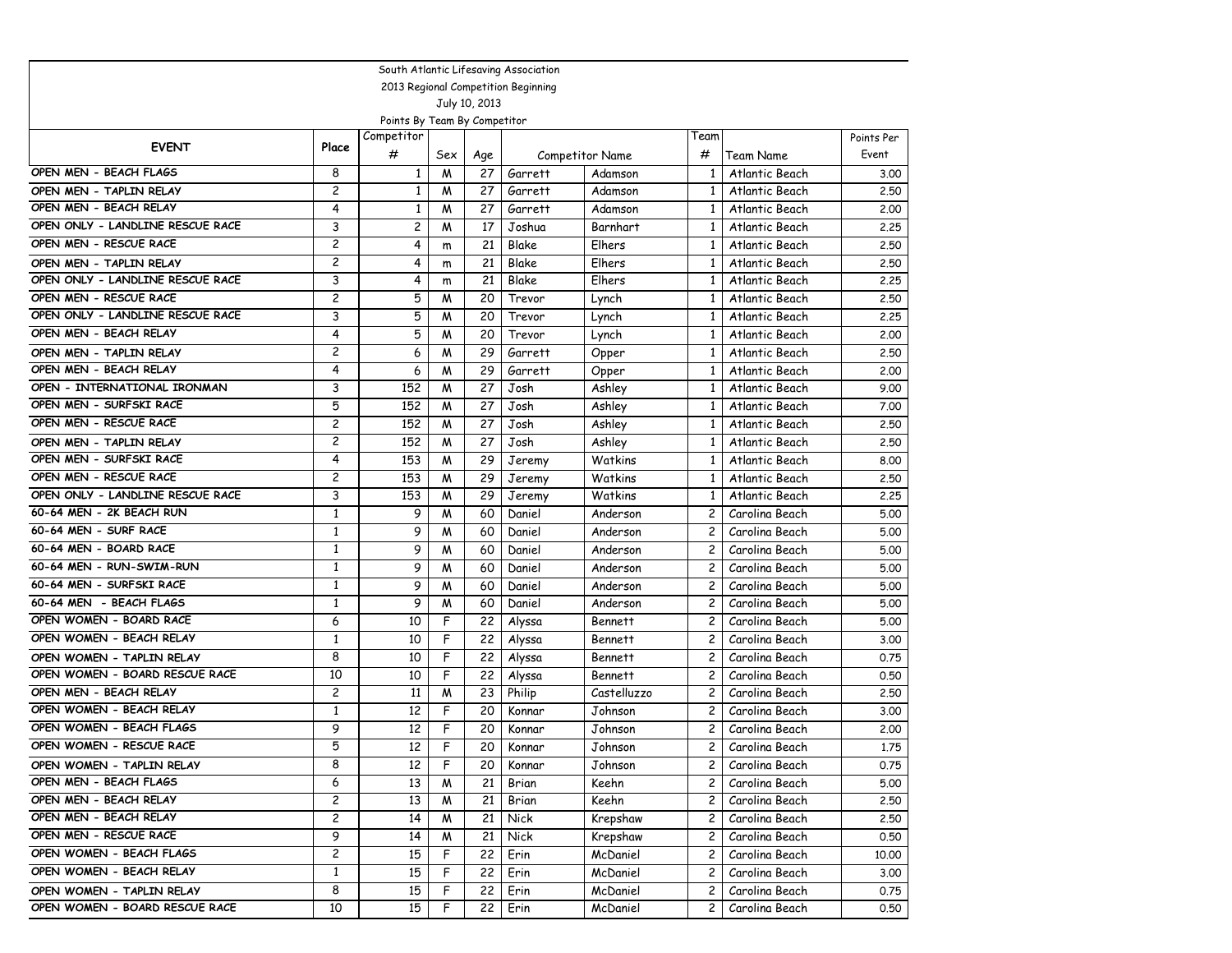|                                |                |                              |     |               | South Atlantic Lifesaving Association |                        |                |                   |            |
|--------------------------------|----------------|------------------------------|-----|---------------|---------------------------------------|------------------------|----------------|-------------------|------------|
|                                |                |                              |     |               | 2013 Regional Competition Beginning   |                        |                |                   |            |
|                                |                |                              |     | July 10, 2013 |                                       |                        |                |                   |            |
|                                |                | Points By Team By Competitor |     |               |                                       |                        |                |                   |            |
| <b>EVENT</b>                   | Place          | Competitor                   |     |               |                                       |                        | Team           |                   | Points Per |
|                                |                | #                            | Sex | Age           |                                       | <b>Competitor Name</b> | #              | Team Name         | Event      |
| OPEN MEN - BEACH RELAY         | $\overline{c}$ | 16                           | M   | 23            | Mitchell                              | McDowell               | 2              | Carolina Beach    | 2.50       |
| OPEN MEN - BEACH FLAGS         | 10             | 16                           | M   | 23            | Mitchell                              | McDowell               | $\overline{c}$ | Carolina Beach    | 1,00       |
| OPEN MEN - RESCUE RACE         | 9              | 16                           | M   | 23            | Mitchell                              | McDowell               | $\overline{c}$ | Carolina Beach    | 0.50       |
| OPEN MEN - RESCUE RACE         | 9              | 17                           | M   | 23            | Michael                               | Mulleavey              | $\mathbf{2}$   | Carolina Beach    | 0.50       |
| OPEN MEN - SURF RACE           | $\overline{c}$ | 20                           | M   | 19            | Bryan                                 | Veals                  | $\mathbf{2}$   | Carolina Beach    | 10.00      |
| OPEN MEN - RUN-SWIM-RUN        | $\overline{c}$ | 20                           | W   | 19            | Bryan                                 | Veals                  | $\overline{c}$ | Carolina Beach    | 10.00      |
| OPEN MEN - 2K BEACH RUN        | 5              | 20                           | M   | 19            | Bryan                                 | Veals                  | $\mathbf{2}$   | Carolina Beach    | 7.00       |
| OPEN - INTERNATIONAL IRONMAN   | 9              | 20                           | M   | 19            | Bryan                                 | Veals                  | $\overline{c}$ | Carolina Beach    | 2,00       |
| OPEN MEN - RESCUE RACE         | 9              | 20                           | M   | 19            | Bryan                                 | Veals                  | $\overline{c}$ | Carolina Beach    | 0.50       |
| OPEN WOMEN - 2K BEACH RUN      | $\mathbf{1}$   | 59                           | F   | 21            | Ashley                                | Wybersky               | $\overline{c}$ | Carolina Beach    | 12,00      |
| OPEN WOMEN - BEACH RELAY       | 1              | 59                           | F   | 21            | Ashley                                | Wybersky               | $\mathbf{2}$   | Carolina Beach    | 3.00       |
| OPEN WOMEN - SURFSKI RACE      | 10             | 59                           | F   | 21            | Ashley                                | Wybersky               | $\overline{c}$ | Carolina Beach    | 1,00       |
| OPEN WOMEN - TAPLIN RELAY      | 8              | 59                           | F   | 21            | Ashley                                | Wybersky               | $\mathbf{2}$   | Carolina Beach    | 0.75       |
| OPEN MEN - 2K BEACH RUN        | 7              | 21                           | M   | 18            | Ryan                                  | Bing                   | 3              | Charleston County | 4.00       |
| OPEN MEN - TAPLIN RELAY        | 8              | 21                           | M   | 18            | Ryan                                  | Bing                   | 3              | Charleston County | 0.75       |
| OPEN WOMEN - SURF RACE         | $\mathbf{1}$   | 22                           | F   | 16            | Hannah                                | Craig                  | 3              | Charleston County | 12,00      |
| OPEN WOMEN - RUN-SWIM-RUN      | $\mathbf{1}$   | 22                           | F   | 16            | Hannah                                | Craig                  | 3              | Charleston County | 12.00      |
| OPEN - INTERNATIONAL IRONWOMAN | $\overline{7}$ | 22                           | F   | 16            | Hannah                                | Craig                  | 3              | Charleston County | 4.00       |
| OPEN WOMEN - BOARD RESCUE RACE | $\overline{7}$ | 22                           | F   | 16            | Hannah                                | Craig                  | 3              | Charleston County | 2,00       |
| OPEN WOMEN - RESCUE RACE       | 5              | 22                           | F   | 16            | Hannah                                | Craig                  | 3              | Charleston County | 1.75       |
| OPEN WOMEN - TAPLIN RELAY      | 5              | 22                           | F   | 16            | Hannah                                | Craig                  | 3              | Charleston County | 1.75       |
| OPEN WOMEN - BEACH RELAY       | 10             | 22                           | F   | 16            | Hannah                                | Craig                  | 3              | Charleston County | 0.25       |
| 35-39 MEN - SURF RACE          | $\mathbf{1}$   | 24                           | W   | 37            | Stephen                               | Fernandez              | 3              | Charleston County | 5.00       |
| 35-39 MEN - RUN-SWIM-RUN       | 1              | 24                           | M   | 37            | Stephen                               | Fernandez              | 3              | Charleston County | 5.00       |
| 35-39 MEN - 2K BEACH RUN       | 3              | 24                           | M   | 37            | Stephen                               | Fernandez              | 3              | Charleston County | 1.00       |
| 35-39 - INTERNATIONAL IRONMAN  | 3              | 24                           | M   | 37            | Stephen                               | Fernandez              | 3              | Charleston County | 1,00       |
| OPEN MEN - SURF RACE           | $\mathbf{1}$   | 25                           | M   | 18            | Brennan                               | Gedney                 | 3              | Charleston County | 12,00      |
| OPEN MEN - RUN-SWIM-RUN        | 4              | 25                           | M   | 18            | Brennan                               | Gedney                 | 3              | Charleston County | 8.00       |
| OPEN MEN - BOARD RESCUE RACE   | $\overline{c}$ | 25                           | W   | 18            | Brennan                               | Gedney                 | 3              | Charleston County | 5.00       |
| OPEN - INTERNATIONAL IRONMAN   | $\overline{7}$ | 25                           | M   | 18            | Brennan                               | Gedney                 | 3              | Charleston County | 4.00       |
| OPEN MEN - TAPLIN RELAY        | 8              | 25                           | M   | 18            | Brennan                               | Gedney                 | 3              | Charleston County | 0.75       |
| 30-34 MEN - SURF RACE          | 3              | 29                           | M   | 33            | Brian                                 | Mack                   | 3              | Charleston County | 1,00       |
| 30-34 MEN - BOARD RACE         | 3              | 29                           | M   | 33            | Brian                                 | Mack                   | 3              | Charleston County | 1,00       |
| 30-34 MEN-RUN - SWIM-RUN       | 3              | 29                           | M   | 33            | Brian                                 | Mack                   | 3              | Charleston County | 1.00       |
| 30-34 MEN - SURFSKI RACE       | 3              | 29                           | M   | 33            | Brian                                 | Mack                   | 3              | Charleston County | 1.00       |
| 30-34 - INTERANTIONAL IRONMAN  | 3              | 29                           | M   | 33            | Brian                                 | Mack                   | 3              | Charleston County | 1.00       |
| OPEN MEN - TAPLIN RELAY        | 8              | 29                           | M   | 33            | Brian                                 | Mack                   | 3              | Charleston County | 0.75       |
| OPEN MEN - BOARD RESCUE RACE   | 6              | 31                           | M   | 22            | Luke                                  | Meier                  | 3              | Charleston County | 2.50       |
| OPEN MEN - RUN-SWIM-RUN        | 9              | 33                           | M   | 17            | Alex                                  | Parler                 | 3              | Charleston County | 2.00       |
| OPEN MEN - BOARD RESCUE RACE   | 6              | 35                           | M   | 21            | Evan                                  | Renn                   | 3              | Charleston County | 2.50       |
| OPEN WOMEN - RESCUE RACE       | 5              | 36                           | F   | 19            | Emma                                  | Ryan                   | 3              | Charleston County | 1.75       |
| OPEN WOMEN - TAPLIN RELAY      | 5              | 36                           | F   | 19            | Emma                                  | Ryan                   | 3              | Charleston County | 1,75       |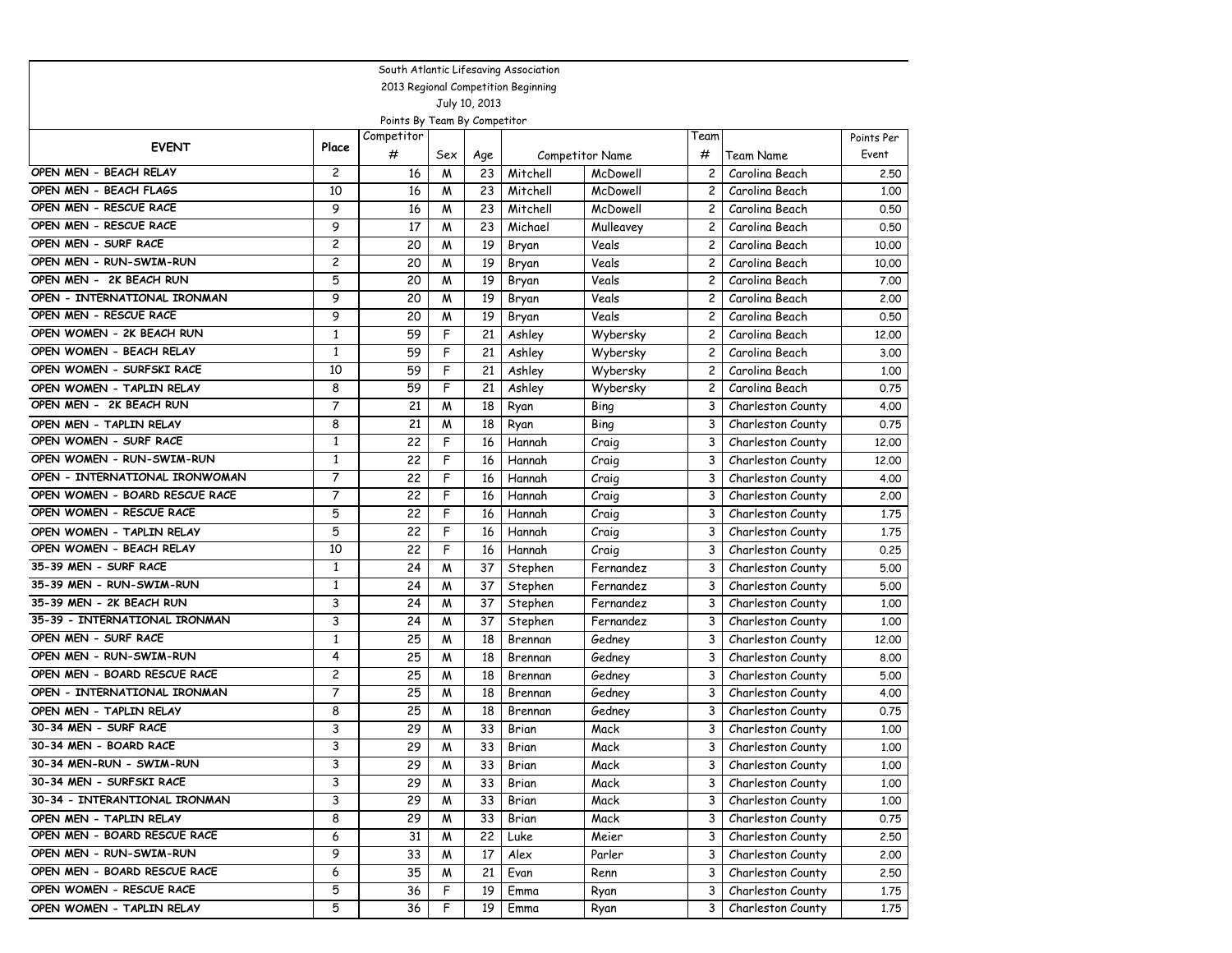| South Atlantic Lifesaving Association |                |                              |     |               |                                     |                        |      |                   |            |  |  |
|---------------------------------------|----------------|------------------------------|-----|---------------|-------------------------------------|------------------------|------|-------------------|------------|--|--|
|                                       |                |                              |     |               | 2013 Regional Competition Beginning |                        |      |                   |            |  |  |
|                                       |                |                              |     | July 10, 2013 |                                     |                        |      |                   |            |  |  |
|                                       |                | Points By Team By Competitor |     |               |                                     |                        |      |                   |            |  |  |
| <b>EVENT</b>                          | Place          | Competitor                   |     |               |                                     |                        | Team |                   | Points Per |  |  |
|                                       |                | #                            | Sex | Age           |                                     | <b>Competitor Name</b> | #    | Team Name         | Event      |  |  |
| OPEN WOMEN - BEACH RELAY              | 10             | 36                           | F   | 19            | Emma                                | Ryan                   | 3    | Charleston County | 0.25       |  |  |
| OPEN WOMEN - SURFSKI RACE             | 9              | 37                           | F   | 21            | Sarah                               | Thibaudeau             | 3    | Charleston County | 2.00       |  |  |
| OPEN WOMEN - BOARD RESCUE RACE        | 7              | 37                           | F   | 21            | Sarah                               | Thibaudeau             | 3    | Charleston County | 2,00       |  |  |
| OPEN WOMEN - RESCUE RACE              | 5              | 37                           | F   | 21            | Sarah                               | Thibaudeau             | 3    | Charleston County | 1.75       |  |  |
| OPEN WOMEN - TAPLIN RELAY             | 5              | 37                           | F   | 21            | Sarah                               | Thibaudeau             | 3    | Charleston County | 1,75       |  |  |
| OPEN WOMEN - BEACH RELAY              | 10             | 37                           | F   | 21            | Sarah                               | Thibaudeau             | 3    | Charleston County | 0.25       |  |  |
| OPEN MEN - BOARD RESCUE RACE          | 2              | 38                           | M   | 20            | Anthony                             | Tipton                 | 3    | Charleston County | 5.00       |  |  |
| OPEN MEN - TAPLIN RELAY               | 8              | 38                           | M   | 20            | Anthony                             | Tipton                 | 3    | Charleston County | 0.75       |  |  |
| OPEN ONLY - LANDLINE RESCUE RACE      | 6              | 39                           | M   | 25            | Mark                                | Andrasek               | 5    | Corolla           | 1,25       |  |  |
| 35-39 - INTERNATIONAL IRONMAN         | 2              | 40                           | M   | 37            | Shaun                               | Buen                   | 5    | Corolla           | 3.00       |  |  |
| 35-39 MEN - BEACH FLAGS               | 2              | 40                           | M   | 37            | Shaun                               | Buen                   | 5    | Corolla           | 3.00       |  |  |
| 35-39 MEN - SURF RACE                 | 3              | 40                           | M   | 37            | Shaun                               | Buen                   | 5    | Corolla           | 1.00       |  |  |
| 35-39 MEN - BOARD RACE                | 3              | 40                           | M   | 37            | Shaun                               | Buen                   | 5    | Corolla           | 1,00       |  |  |
| 35-39 MEN - RUN-SWIM-RUN              | 3              | 40                           | M   | 37            | Shaun                               | Buen                   | 5    | Corolla           | 1.00       |  |  |
| OPEN MEN - BEACH RELAY                | $\overline{7}$ | 40                           | M   | 37            | Shaun                               | Buen                   | 5    | Corolla           | 1.00       |  |  |
| 35-39 MEN - SURFSKI RACE              | 3              | 40                           | M   | 37            | Shaun                               | Buen                   | 5    | Corolla           | 1.00       |  |  |
| OPEN WOMEN - SURFSKI RACE             | 5              | 41                           | F   | 25            | Kristi                              | Falco                  | 5    | Corolla           | 7.00       |  |  |
| OPEN WOMEN - BOARD RESCUE RACE        | 6              | 41                           | F   | 25            | Kristi                              | Falco                  | 5    | Corolla           | 2.50       |  |  |
| OPEN ONLY - LANDLINE RESCUE RACE      | 5              | 41                           | F   | 25            | Kristi                              | Falco                  | 5    | Corolla           | 1.75       |  |  |
| OPEN MEN - RUN-SWIM-RUN               | 3              | 42                           | M   | 21            | Matthew                             | Falgoust               | 5    | Corolla           | 9.00       |  |  |
| OPEN MEN - BEACH RELAY                | $\mathbf{1}$   | 44                           | M   | 18            | Christopher                         | Harvey                 | 5    | Corolla           | 3.00       |  |  |
| OPEN WOMEN - BEACH FLAGS              | 7              | 45                           | F   | 26            | Jordan                              | Hill                   | 5    | Corolla           | 4.00       |  |  |
| OPEN WOMEN - BEACH RELAY              | $\overline{c}$ | 45                           | F   | 26            | Jordan                              | Hill                   | 5    | Corolla           | 2.50       |  |  |
| OPEN WOMEN - TAPLIN RELAY             | 4              | 45                           | F   | 26            | Jordan                              | Hill                   | 5    | Corolla           | 2,00       |  |  |
| OPEN MEN - BEACH FLAGS                | 3              | 46                           | M   | 33            | Mike                                | Hudson                 | 5    | Corolla           | 9.00       |  |  |
| 30-34 MEN - BEACH FLAGS               | $\mathbf{1}$   | 46                           | M   | 33            | Mike                                | Hudson                 | 5    | Corolla           | 5.00       |  |  |
| OPEN MEN - BEACH RELAY                | $\mathbf{1}$   | 46                           | M   | 33            | Mike                                | Hudson                 | 5    | Corolla           | 3.00       |  |  |
| OPEN MEN - RESCUE RACE                | 3              | 46                           | M   | 33            | Mike                                | Hudson                 | 5    | Corolla           | 2.25       |  |  |
| OPEN ONLY - LANDLINE RESCUE RACE      | 6              | 46                           | M   | 33            | Mike                                | Hudson                 | 5    | Corolla           | 1,25       |  |  |
| 30-34 MEN - 2K BEACH RUN              | 3              | 46                           | W   | 33            | Mike                                | Hudson                 | 5    | Corolla           | 1.00       |  |  |
| OPEN MEN - BEACH FLAGS                | $\overline{7}$ | 47                           | W   | 23            | Harris                              | Lipscomb               | 5    | Corolla           | 4.00       |  |  |
| OPEN MEN - BEACH RELAY                | 1              | 47                           | M   | 23            | Harris                              | Lipscomb               | 5    | Corolla           | 3.00       |  |  |
| 35-39 MEN - 2K BEACH RUN              | $\overline{c}$ | 48                           | M   | 36            | Pete                                | Luke                   | 5    | Corolla           | 3.00       |  |  |
| OPEN MEN - RESCUE RACE                | 3              | 48                           | M   | 36            | Pete                                | Luke                   | 5    | Corolla           | 2.25       |  |  |
| OPEN ONLY - LANDLINE RESCUE RACE      | 5              | 48                           | M   | 36            | Pete                                | Luke                   | 5    | Corolla           | 1.75       |  |  |
| 35-39 MEN - BEACH FLAGS               | 3              | 48                           | M   | 36            | Pete                                | Luke                   | 5    | Corolla           | 1.00       |  |  |
| OPEN MEN - BEACH RELAY                | 7              | 49                           | M   | 24            | Mike                                | Marsico                | 5    | Corolla           | 1.00       |  |  |
| OPEN MEN - SURF RACE                  | 5              | 50                           | W   | 24            | Travis                              | Martinez               | 5    | Corolla           | 7.00       |  |  |
| OPEN MEN - RUN-SWIM-RUN               | 7              | 50                           | M   | 24            | Travis                              | Martinez               | 5    | Corolla           | 4.00       |  |  |
| OPEN MEN - RESCUE RACE                | 3              | 50                           | M   | 24            | Travis                              | Martinez               | 5    | Corolla           | 2.25       |  |  |
| OPEN ONLY - LANDLINE RESCUE RACE      | 6              | 50                           | M   | 24            | Travis                              | Martinez               | 5    | Corolla           | 1,25       |  |  |
| OPEN MEN - BEACH RELAY                | 7              | 50                           | M   | 24            | Travis                              | Martinez               | 5    | Corolla           | 1.00       |  |  |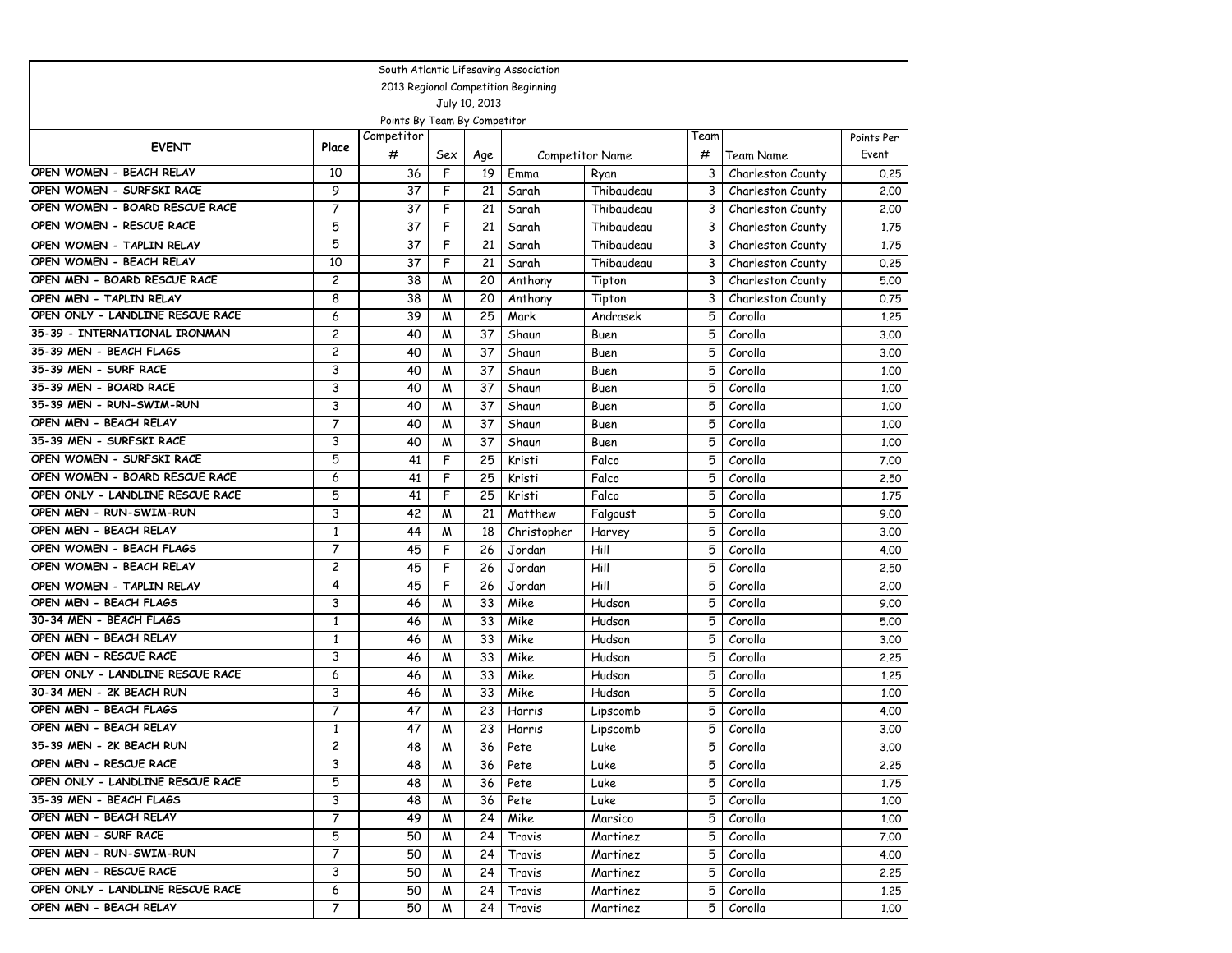| South Atlantic Lifesaving Association |                |                              |     |               |                                     |                 |      |           |            |  |  |
|---------------------------------------|----------------|------------------------------|-----|---------------|-------------------------------------|-----------------|------|-----------|------------|--|--|
|                                       |                |                              |     |               | 2013 Regional Competition Beginning |                 |      |           |            |  |  |
|                                       |                |                              |     | July 10, 2013 |                                     |                 |      |           |            |  |  |
|                                       |                | Points By Team By Competitor |     |               |                                     |                 |      |           |            |  |  |
| <b>EVENT</b>                          | Place          | Competitor                   |     |               |                                     |                 | Team |           | Points Per |  |  |
|                                       |                | #                            | Sex | Age           |                                     | Competitor Name | #    | Team Name | Event      |  |  |
| OPEN MEN - BOARD RACE                 | 7              | 51                           | M   | 29            | Brad                                | McVaugh         | 5    | Corolla   | 4.00       |  |  |
| OPEN ONLY - LANDLINE RESCUE RACE      | 5              | 51                           | M   | 29            | Brad                                | McVaugh         | 5    | Corolla   | 1.75       |  |  |
| OPEN MEN - 2K BEACH RUN               | $\mathbf{1}$   | 52                           | M   | 24            | Ross                                | Monroe          | 5    | Corolla   | 12,00      |  |  |
| OPEN MEN - BOARD RACE                 | 4              | 52                           | M   | 24            | Ross                                | Monroe          | 5    | Corolla   | 8.00       |  |  |
| OPEN MEN - BEACH RELAY                | $\mathbf{1}$   | 52                           | M   | 24            | Ross                                | Monroe          | 5    | Corolla   | 3.00       |  |  |
| OPEN ONLY - LANDLINE RESCUE RACE      | 6              | 52                           | М   | 24            | Ross                                | Monroe          | 5    | Corolla   | 1,25       |  |  |
| OPEN MEN - SURF RACE                  | 4              | 53                           | M   | 20            | Osnar                               | Pena            | 5    | Corolla   | 8.00       |  |  |
| OPEN WOMEN - RUN-SWIM-RUN             | 5              | 54                           | F   | 23            | Carolyn                             | Royce           | 5    | Corolla   | 7.00       |  |  |
| OPEN WOMEN - BOARD RESCUE RACE        | 2              | 54                           | F   | 23            | Carolyn                             | Royce           | 5    | Corolla   | 5.00       |  |  |
| OPEN WOMEN - SURF RACE                | 7              | 54                           | F   | 23            | Carolyn                             | Royce           | 5    | Corolla   | 4.00       |  |  |
| OPEN WOMEN - BOARD RACE               | 8              | 54                           | F   | 23            | Carolyn                             | Royce           | 5    | Corolla   | 3.00       |  |  |
| OPEN - INTERNATIONAL IRONWOMAN        | 8              | 54                           | F   | 23            | Carolyn                             | Royce           | 5    | Corolla   | 3.00       |  |  |
| OPEN WOMEN - BEACH RELAY              | 2              | 54                           | F   | 23            | Carolyn                             | Royce           | 5    | Corolla   | 2.50       |  |  |
| OPEN WOMEN - RESCUE RACE              | 4              | 54                           | F   | 23            | Carolyn                             | Royce           | 5    | Corolla   | 2.00       |  |  |
| OPEN WOMEN - TAPLIN RELAY             | 4              | 54                           | F   | 23            | Carolyn                             | Royce           | 5    | Corolla   | 2.00       |  |  |
| OPEN WOMEN - SURF RACE                | 3              | 55                           | F   | 23            | Amanda                              | Skonezney       | 5    | Corolla   | 9.00       |  |  |
| OPEN WOMEN - RUN-SWIM-RUN             | 4              | 55                           | F   | 23            | Amanda                              | Skonezney       | 5    | Corolla   | 8.00       |  |  |
| OPEN WOMEN - SURFSKI RACE             | 7              | 55                           | F   | 23            | Amanda                              | Skonezney       | 5    | Corolla   | 4.00       |  |  |
| OPEN WOMEN - BOARD RESCUE RACE        | 6              | 55                           | F   | 23            | Amanda                              | Skonezney       | 5    | Corolla   | 2.50       |  |  |
| OPEN WOMEN - RESCUE RACE              | 4              | 55                           | F   | 23            | Amanda                              | Skonezney       | 5    | Corolla   | 2,00       |  |  |
| OPEN - INTERNATIONAL IRONWOMAN        | 9              | 55                           | F   | 23            | Amanda                              | Skonezney       | 5    | Corolla   | 2,00       |  |  |
| OPEN WOMEN - TAPLIN RELAY             | 4              | 55                           | F   | 23            | Amanda                              | Skonezney       | 5    | Corolla   | 2.00       |  |  |
| OPEN WOMEN - BEACH RELAY              | 5              | 55                           | F   | 23            | Amanda                              | Skonezney       | 5    | Corolla   | 1.75       |  |  |
| OPEN MEN - RESCUE RACE                | 3              | 56                           | M   | 25            | Sean                                | Sonnenberg      | 5    | Corolla   | 2.25       |  |  |
| OPEN ONLY - LANDLINE RESCUE RACE      | 5              | 56                           | M   | 25            | Sean                                | Sonnenberg      | 5    | Corolla   | 1.75       |  |  |
| OPEN MEN - BEACH RELAY                | $\overline{7}$ | 56                           | M   | 25            | Sean                                | Sonnenberg      | 5    | Corolla   | 1.00       |  |  |
| OPEN - INTERNATIONAL IRONMAN          | 10             | 56                           | M   | 25            | Sean                                | Sonnenberg      | 5    | Corolla   | 1.00       |  |  |
| OPEN WOMEN - BOARD RACE               | $\overline{c}$ | 57                           | F   | 25            | Rachel                              | Sunday          | 5    | Corolla   | 10.00      |  |  |
| OPEN WOMEN - SURF RACE                | 6              | 57                           | F   | 25            | Rachel                              | Sunday          | 5    | Corolla   | 5.00       |  |  |
| OPEN WOMEN - BOARD RESCUE RACE        | $\overline{c}$ | 57                           | F   | 25            | Rachel                              | Sunday          | 5    | Corolla   | 5.00       |  |  |
| OPEN WOMEN - BEACH RELAY              | 2              | 57                           | F   | 25            | Rachel                              | Sunday          | 5    | Corolla   | 2.50       |  |  |
| OPEN WOMEN - RESCUE RACE              | 4              | 57                           | F   | 25            | Rachel                              | Sunday          | 5    | Corolla   | 2.00       |  |  |
| OPEN WOMEN - TAPLIN RELAY             | 4              | 57                           | F   | 25            | Rachel                              | Sunday          | 5    | Corolla   | 2.00       |  |  |
| OPEN WOMEN - BEACH FLAGS              | 4              | 58                           | F   | 34            | Sylvia                              | Wolff           | 5    | Corolla   | 8.00       |  |  |
| 30-34 WOMEN - 2K BEACH RUN            | $\mathbf{1}$   | 58                           | F   | 34            | Sylvia                              | Wolff           | 5    | Corolla   | 5.00       |  |  |
| 30-34 WOMEN - BEACH FLAGS             | $\mathbf{1}$   | 58                           | F   | 34            | Sylvia                              | Wolff           | 5    | Corolla   | 5.00       |  |  |
| 30-34 WOMEN - RUN-SWIM-RUN            | 2              | 58                           | F   | 34            | Sylvia                              | Wolff           | 5    | Corolla   | 3.00       |  |  |
| 30-34 WOMEN - SURFSKI RACE            | $\overline{c}$ | 58                           | F   | 34            | Sylvia                              | Wolff           | 5    | Corolla   | 3.00       |  |  |
| 30-34 - INTERNATIONAL IRONWOMAN       | 2              | 58                           | F   | 34            | Sylvia                              | Wolff           | 5    | Corolla   | 3.00       |  |  |
| OPEN WOMEN - BEACH RELAY              | 2              | 58                           | F   | 34            | Sylvia                              | Wolff           | 5    | Corolla   | 2.50       |  |  |
| OPEN WOMEN - RESCUE RACE              | 4              | 58                           | F   | 34            | Sylvia                              | Wolff           | 5    | Corolla   | 2.00       |  |  |
| 30-34 WOMEN - SURF RACE               | 3              | 58                           | F   | 34            | Sylvia                              | Wolff           | 5    | Corolla   | 1.00       |  |  |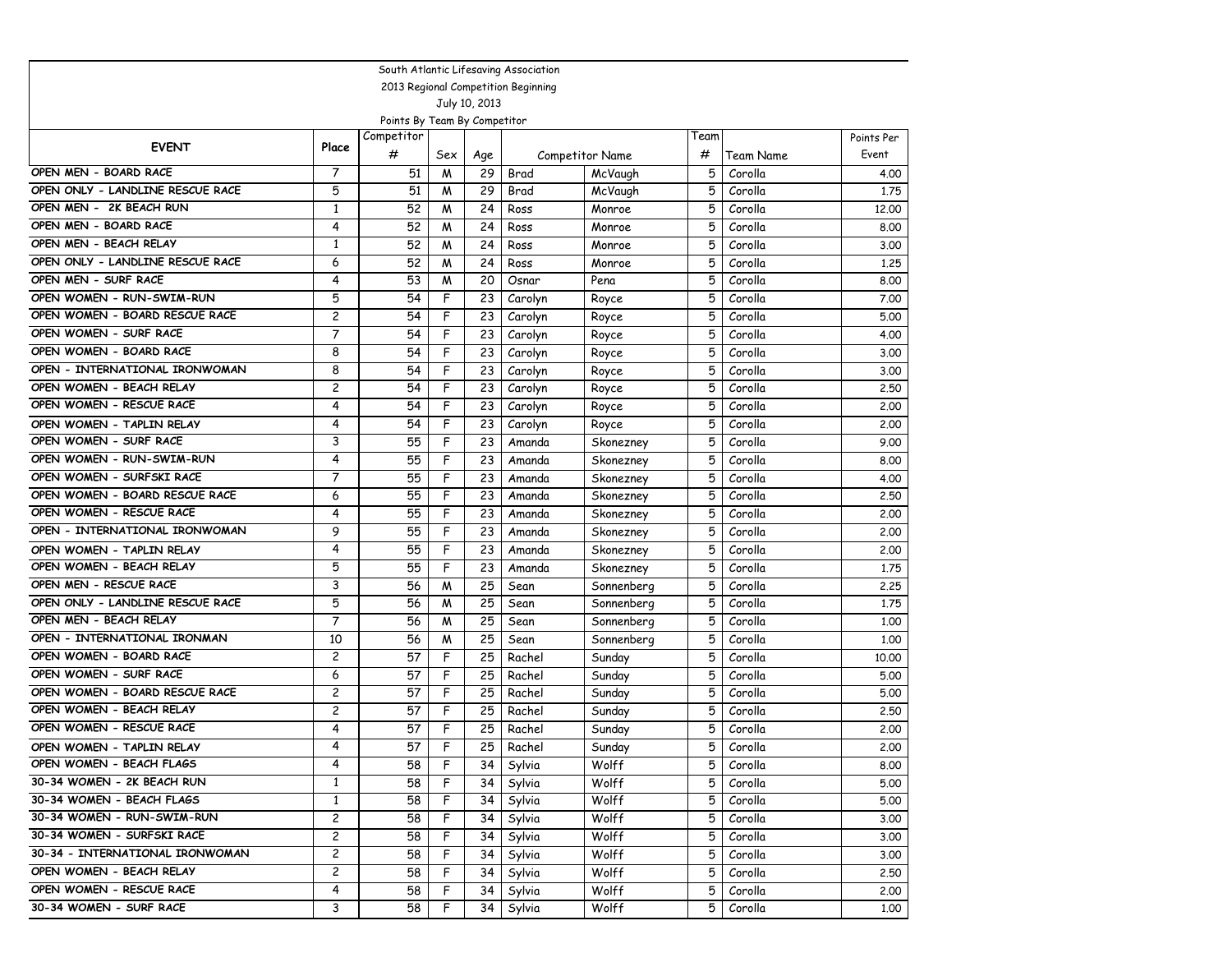| South Atlantic Lifesaving Association |                |                              |     |               |                                     |                 |                |                    |            |  |  |  |
|---------------------------------------|----------------|------------------------------|-----|---------------|-------------------------------------|-----------------|----------------|--------------------|------------|--|--|--|
|                                       |                |                              |     |               | 2013 Regional Competition Beginning |                 |                |                    |            |  |  |  |
|                                       |                |                              |     | July 10, 2013 |                                     |                 |                |                    |            |  |  |  |
|                                       |                | Points By Team By Competitor |     |               |                                     |                 |                |                    |            |  |  |  |
| <b>EVENT</b>                          | Place          | Competitor                   |     |               |                                     |                 | Team           |                    | Points Per |  |  |  |
|                                       |                | #                            | Sex | Age           |                                     | Competitor Name | #              | Team Name          | Event      |  |  |  |
| 30-34 WOMEN - BOARD RACE              | 3              | 58                           | F   | 34            | Sylvia                              | Wolff           | 5              | Corolla            | 1,00       |  |  |  |
| OPEN WOMEN - 2K BEACH RUN             | 6              | 210                          | F   | 22            | Hannah                              | Bourne          | 5              | Corolla            | 5.00       |  |  |  |
| OPEN MEN - RESCUE RACE                | 5              | 60                           | M   | 21            | Jordan                              | Bantista        | 7              | Hilton Head        | 1.75       |  |  |  |
| OPEN WOMEN - RESCUE RACE              | 8              | 61                           | F   | 23            | Tabina                              | Chuk            | 7              | Hilton Head        | 0.75       |  |  |  |
| OPEN WOMEN - SURF RACE                | $\overline{c}$ | 62                           | F   | 21            | Megan                               | Ciampa          | 7              | Hilton Head        | 10.00      |  |  |  |
| OPEN WOMEN - RUN-SWIM-RUN             | 3              | 62                           | F   | 21            | Megan                               | Ciampa          | 7              | Hilton Head        | 9.00       |  |  |  |
| OPEN WOMEN - RESCUE RACE              | 1              | 62                           | F   | 21            | Megan                               | Ciampa          | 7              | <b>Hilton Head</b> | 3.00       |  |  |  |
| OPEN WOMEN - TAPLIN RELAY             | $\mathbf{1}$   | 62                           | F   | 21            | Megan                               | Ciampa          | 7              | <b>Hilton Head</b> | 3.00       |  |  |  |
| OPEN MEN - BEACH RELAY                | 6              | 63                           | M   | 19            | Michael                             | Dove            | 7              | Hilton Head        | 1,25       |  |  |  |
| OPEN MEN - BEACH RELAY                | 6              | 64                           | M   | 22            | Louis                               | Glavinos        | 7              | <b>Hilton Head</b> | 1,25       |  |  |  |
| OPEN MEN - RESCUE RACE                | 7              | 64                           | M   | 22            | Louis                               | Glavinos        | 7              | <b>Hilton Head</b> | 1.00       |  |  |  |
| OPEN WOMEN - 2K BEACH RUN             | 7              | 65                           | F   | 19            | Mackenzie                           | Harris          | 7              | Hilton Head        | 4.00       |  |  |  |
| OPEN WOMEN - RUN-SWIM-RUN             | 7              | 65                           | F   | 19            | Mackenzie                           | Harris          | 7              | <b>Hilton Head</b> | 4.00       |  |  |  |
| OPEN WOMEN - RESCUE RACE              | $\mathbf{1}$   | 65                           | F   | 19            | Mackenzie                           | Harris          | 7              | <b>Hilton Head</b> | 3.00       |  |  |  |
| OPEN WOMEN - BEACH RELAY              | 3              | 66                           | F   | 20            | Cayla                               | Hennessey       | 7              | Hilton Head        | 2.25       |  |  |  |
| OPEN WOMEN - RESCUE RACE              | 8              | 66                           | F   | 20            | Cayla                               | Hennessey       | 7              | Hilton Head        | 0.75       |  |  |  |
| OPEN MEN - SURF RACE                  | $\overline{7}$ | 67                           | M   | 22            | David                               | Humphrey        | 7              | Hilton Head        | 4.00       |  |  |  |
| OPEN MEN - RESCUE RACE                | 5              | 67                           | M   | 22            | David                               | Humphrey        | $\overline{7}$ | Hilton Head        | 1.75       |  |  |  |
| OPEN MEN - RESCUE RACE                | $\overline{7}$ | 68                           | M   | 21            | Greg                                | Kohler          | 7              | Hilton Head        | 1,00       |  |  |  |
| OPEN MEN - RESCUE RACE                | 5              | 69                           | M   | 19            | Hayden                              | Mattison        | 7              | Hilton Head        | 1,75       |  |  |  |
| OPEN MEN - BEACH RELAY                | 6              | 69                           | M   | 19            | Hayden                              | Mattison        | 7              | <b>Hilton Head</b> | 1,25       |  |  |  |
| OPEN MEN - RESCUE RACE                | $\overline{7}$ | 70                           | M   | 22            | Lucas                               | <b>McGowan</b>  |                | <b>Hilton Head</b> | 1.00       |  |  |  |
| OPEN WOMEN - 2K BEACH RUN             | 2              | 71                           | F   | 19            | Jenna                               | McMiller        | 7              | Hilton Head        | 10.00      |  |  |  |
| OPEN MEN - 2K BEACH RUN               | 9              | 72                           | M   | 25            | Scott                               | Ohlson          | 7              | Hilton Head        | 2.00       |  |  |  |
| OPEN MEN - RESCUE RACE                | 5              | 72                           | M   | 25            | Scott                               | Ohlson          | 7              | <b>Hilton Head</b> | 1,75       |  |  |  |
| OPEN MEN - BEACH RELAY                | 6              | 73                           | M   | 21            | Kyle                                | Schofield       |                | <b>Hilton Head</b> | 1,25       |  |  |  |
| OPEN MEN - RESCUE RACE                | $\overline{7}$ | 73                           | M   | 21            | Kyle                                | Schofield       | 7              | Hilton Head        | 1,00       |  |  |  |
| OPEN WOMEN - RESCUE RACE              | $\mathbf{1}$   | 74                           | F   | 19            | Jenna                               | Sheeran         | 7              | Hilton Head        | 3.00       |  |  |  |
| OPEN WOMEN - BEACH RELAY              | 3              | 74                           | F   | 19            | Jenna                               | Sheeran         | 7              | Hilton Head        | 2.25       |  |  |  |
| OPEN WOMEN - 2K BEACH RUN             | 9              | 74                           | F   | 19            | Jenna                               | Sheeran         | 7              | Hilton Head        | 2.00       |  |  |  |
| OPEN WOMEN - BEACH RELAY              | 3              | 75                           | F   | 22            | Taylor                              | Smith           | 7              | <b>Hilton Head</b> | 2.25       |  |  |  |
| OPEN WOMEN - RUN-SWIM-RUN             | 9              | 75                           | F   | 22            | Taylor                              | Smith           | 7              | Hilton Head        | 2,00       |  |  |  |
| OPEN WOMEN - RESCUE RACE              | 8              | 75                           | F   | 22            | Taylor                              | Smith           | 7              | Hilton Head        | 0.75       |  |  |  |
| OPEN WOMEN - BEACH FLAGS              | 5              | 76                           | F   | 18            | Ashleigh                            | Stallings       | 7              | Hilton Head        | 7.00       |  |  |  |
| OPEN WOMEN - RESCUE RACE              | $\mathbf{1}$   | $\overline{76}$              | F   | 18            | Ashleigh                            | Stallings       | 7              | Hilton Head        | 3.00       |  |  |  |
| OPEN WOMEN - BEACH RELAY              | 3              | 76                           | F   | 18            | Ashleigh                            | Stallings       | 7              | Hilton Head        | 2.25       |  |  |  |
| OPEN WOMEN - SURF RACE                | 8              | 77                           | F   | 20            | Julie                               | Trodden         | 7              | Hilton Head        | 3.00       |  |  |  |
| OPEN WOMEN - RESCUE RACE              | 8              | 77                           | F   | 20            | Julie                               | Trodden         | 7              | Hilton Head        | 0.75       |  |  |  |
| OPEN MEN - BEACH RELAY                | 5              | 78                           | M   | 19            | Gunter                              | Bowling         | 8              | Horry County       | 1.75       |  |  |  |
| OPEN MEN - SURF RACE                  | 8              | 79                           | M   | 22            | Jacob                               | Dole            | 8              | Horry County       | 3.00       |  |  |  |
| OPEN MEN - BEACH RELAY                | 5              | 79                           | M   | 22            | Jacob                               | Dole            | 8              | Horry County       | 1.75       |  |  |  |
| OPEN ONLY - LANDLINE RESCUE RACE      | 7              | 79                           | M   | 22            | Jacob                               | Dole            | 8              | Horry County       | 1.00       |  |  |  |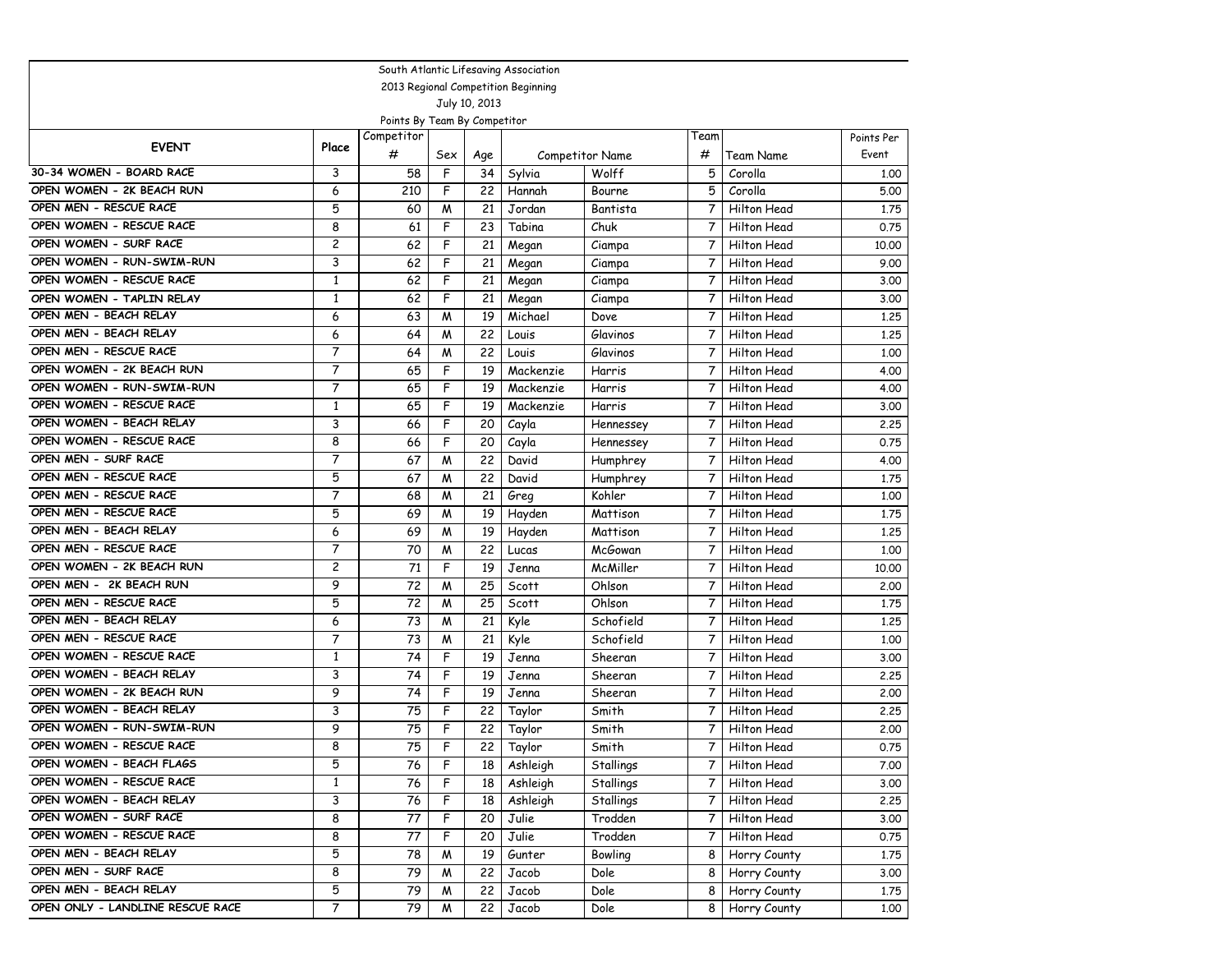| South Atlantic Lifesaving Association |                |                              |     |               |                                     |                        |      |              |            |  |  |
|---------------------------------------|----------------|------------------------------|-----|---------------|-------------------------------------|------------------------|------|--------------|------------|--|--|
|                                       |                |                              |     |               | 2013 Regional Competition Beginning |                        |      |              |            |  |  |
|                                       |                |                              |     | July 10, 2013 |                                     |                        |      |              |            |  |  |
|                                       |                | Points By Team By Competitor |     |               |                                     |                        |      |              |            |  |  |
| <b>EVENT</b>                          | Place          | Competitor                   |     |               |                                     |                        | Team |              | Points Per |  |  |
|                                       |                | #                            | Sex | Age           |                                     | <b>Competitor Name</b> | #    | Team Name    | Event      |  |  |
| OPEN MEN - BEACH RELAY                | 5              | 80                           | M   | 20            | Timothy                             | Fender                 | 8    | Horry County | 1,75       |  |  |
| OPEN ONLY - LANDLINE RESCUE RACE      | 7              | 81                           | M   | 23            | Marcus                              | Fichtner               | 8    | Horry County | 1,00       |  |  |
| OPEN WOMEN - 2K BEACH RUN             | 10             | 83                           | F   | 24            | May                                 | Lauzon                 | 8    | Horry County | 1,00       |  |  |
| OPEN WOMEN - RESCUE RACE              | 9              | 83                           | F   | 24            | May                                 | Lauzon                 | 8    | Horry County | 0.50       |  |  |
| OPEN WOMEN - TAPLIN RELAY             | 6              | 84                           | F   | 19            | Marisa                              | Maher                  | 8    | Horry County | 1.25       |  |  |
| OPEN ONLY - LANDLINE RESCUE RACE      | $\overline{7}$ | 84                           | F   | 19            | Marisa                              | Maher                  | 8    | Horry County | 1,00       |  |  |
| OPEN WOMEN - BEACH RELAY              | 9              | 84                           | F   | 19            | Marisa                              | Maher                  | 8    | Horry County | 0.50       |  |  |
| 30-34 WOMEN - BOARD RACE              | 2              | 85                           | F   | 30            | Jeanne                              | Mcdonald               | 8    | Horry County | 3.00       |  |  |
| 30-34 WOMEN - 2K BEACH RUN            | 3              | 85                           | F   | 30            | Jeanne                              | Mcdonald               | 8    | Horry County | 1.00       |  |  |
| OPEN WOMEN - BEACH RELAY              | 9              | 85                           | F   | 30            | Jeanne                              | Mcdonald               | 8    | Horry County | 0.50       |  |  |
| OPEN WOMEN - TAPLIN RELAY             | 6              | 86                           | F   | 18            | Courtney                            | Porfilio               | 8    | Horry County | 1,25       |  |  |
| OPEN WOMEN - BEACH FLAGS              | 10             | 86                           | F   | 18            | Courtney                            | Porfilio               | 8    | Horry County | 1.00       |  |  |
| OPEN WOMEN - RESCUE RACE              | 9              | 86                           | F   | 18            | Courtney                            | Porfilio               | 8    | Horry County | 0.50       |  |  |
| OPEN WOMEN - BEACH RELAY              | 9              | 86                           | F   | 18            | Courtney                            | Porfilio               | 8    | Horry County | 0.50       |  |  |
| OPEN WOMEN - TAPLIN RELAY             | 6              | 87                           | F   | 20            | Caitlin                             | Raynor                 | 8    | Horry County | 1,25       |  |  |
| OPEN WOMEN - RESCUE RACE              | 9              | 87                           | F   | 20            | Caitlin                             | Raynor                 | 8    | Horry County | 0.50       |  |  |
| OPEN MEN - BEACH RELAY                | 5              | 90                           | M   | 23            | Joseph                              | Shannon III            | 8    | Horry County | 1.75       |  |  |
| OPEN ONLY - LANDLINE RESCUE RACE      | 7              | 90                           | M   | 23            | Joseph                              | Shannon III            | 8    | Horry County | 1.00       |  |  |
| 55-59 MEN - BEACH FLAGS               | $\mathbf{1}$   | 91                           | M   | 55            | Jay                                 | Woodward               | 8    | Horry County | 5.00       |  |  |
| 55-59 MEN - 2K BEACH RUN              | 2              | 91                           | M   | 55            | Jay                                 | Woodward               | 8    | Horry County | 3.00       |  |  |
| 55-59 MEN - SURF RACE                 | 2              | 91                           | M   | 55            | Jay                                 | Woodward               | 8    | Horry County | 3.00       |  |  |
| 55-59 MEN - BOARD RACE                | 2              | 91                           | M   | 55            | Jay                                 | Woodward               | 8    | Horry County | 3.00       |  |  |
| 55-59 MEN - RUN-SWIM-RUN              | 2              | 91                           | M   | 55            | Jay                                 | Woodward               | 8    | Horry County | 3.00       |  |  |
| 55-59 MEN - SURFSKI RACE              | 3              | 91                           | M   | 55            | Jay                                 | Woodward               | 8    | Horry County | 1,00       |  |  |
| 55-59 - INTERNATIONAL IRONMAN         | 3              | 91                           | M   | 55            | Jay                                 | Woodward               | 8    | Horry County | 1,00       |  |  |
| OPEN WOMEN - TAPLIN RELAY             | 6              | 92                           | F   | 26            | Eva                                 | Zahradnikova           | 8    | Horry County | 1,25       |  |  |
| OPEN WOMEN - RESCUE RACE              | 9              | 92                           | F   | 26            | Eva                                 | Zahradnikova           | 8    | Horry County | 0.50       |  |  |
| OPEN WOMEN - BEACH RELAY              | 9              | 92                           | F   | 26            | Eva                                 | Zahradnikova           | 8    | Horry County | 0.50       |  |  |
| 50-54 WOMEN - BEACH FLAGS             | $\mathbf{1}$   | 207                          | F   | 53            | Maureen                             | Shannon                | 8    | Horry County | 5.00       |  |  |
| 50-54 WOMEN - SURF RACE               | 2              | 207                          | F   | 53            | Maureen                             | Shannon                | 8    | Horry County | 3.00       |  |  |
| 50-54 WOMEN - SURFSKI RACE            | $\overline{c}$ | 207                          | F   | 53            | Maureen                             | Shannon                | 8    | Horry County | 3.00       |  |  |
| OPEN WOMEN - BOARD RACE               | 5              | 158                          | F   | 18            | Lauren                              | Badenhoop              | 9    | Jax Beach    | 7.00       |  |  |
| OPEN - INTERNATIONAL IRONWOMAN        | 6              | 158                          | F   | 18            | Lauren                              | Badenhoop              | 9    | Jax Beach    | 5.00       |  |  |
| OPEN WOMEN - SURFSKI RACE             | 8              | 158                          | F   | 18            | Lauren                              | Badenhoop              | 9    | Jax Beach    | 3.00       |  |  |
| OPEN WOMEN - TAPLIN RELAY             | $\mathbf{1}$   | 158                          | F   | 18            | Lauren                              | Badenhoop              | 9    | Jax Beach    | 3.00       |  |  |
| OPEN WOMEN - BEACH RELAY              | 5              | 158                          | F   | 18            | Lauren                              | Badenhoop              | 9    | Jax Beach    | 1.75       |  |  |
| OPEN WOMEN - BOARD RESCUE RACE        | 8              | 158                          | F   | 18            | Lauren                              | Badenhoop              | 9    | Jax Beach    | 1,50       |  |  |
| OPEN MEN - BOARD RACE                 | $\mathbf{1}$   | 159                          | M   | 17            | Matt                                | Lydon                  | 9    | Jax Beach    | 12.00      |  |  |
| OPEN - INTERNATIONAL IRONMAN          | 4              | 159                          | M   | 17            | Matt                                | Lydon                  | 9    | Jax Beach    | 8.00       |  |  |
| OPEN MEN - TAPLIN RELAY               | 5              | 159                          | M   | 17            | Matt                                | Lydon                  | 9    | Jax Beach    | 1.75       |  |  |
| OPEN MEN - RESCUE RACE                | 8              | 159                          | M   | 17            | Matt                                | Lydon                  | 9    | Jax Beach    | 0.75       |  |  |
| OPEN MEN - TAPLIN RELAY               | 6              | 160                          | M   | 18            | Andrew                              | Macdonald              | 9    | Jax Beach    | 1.25       |  |  |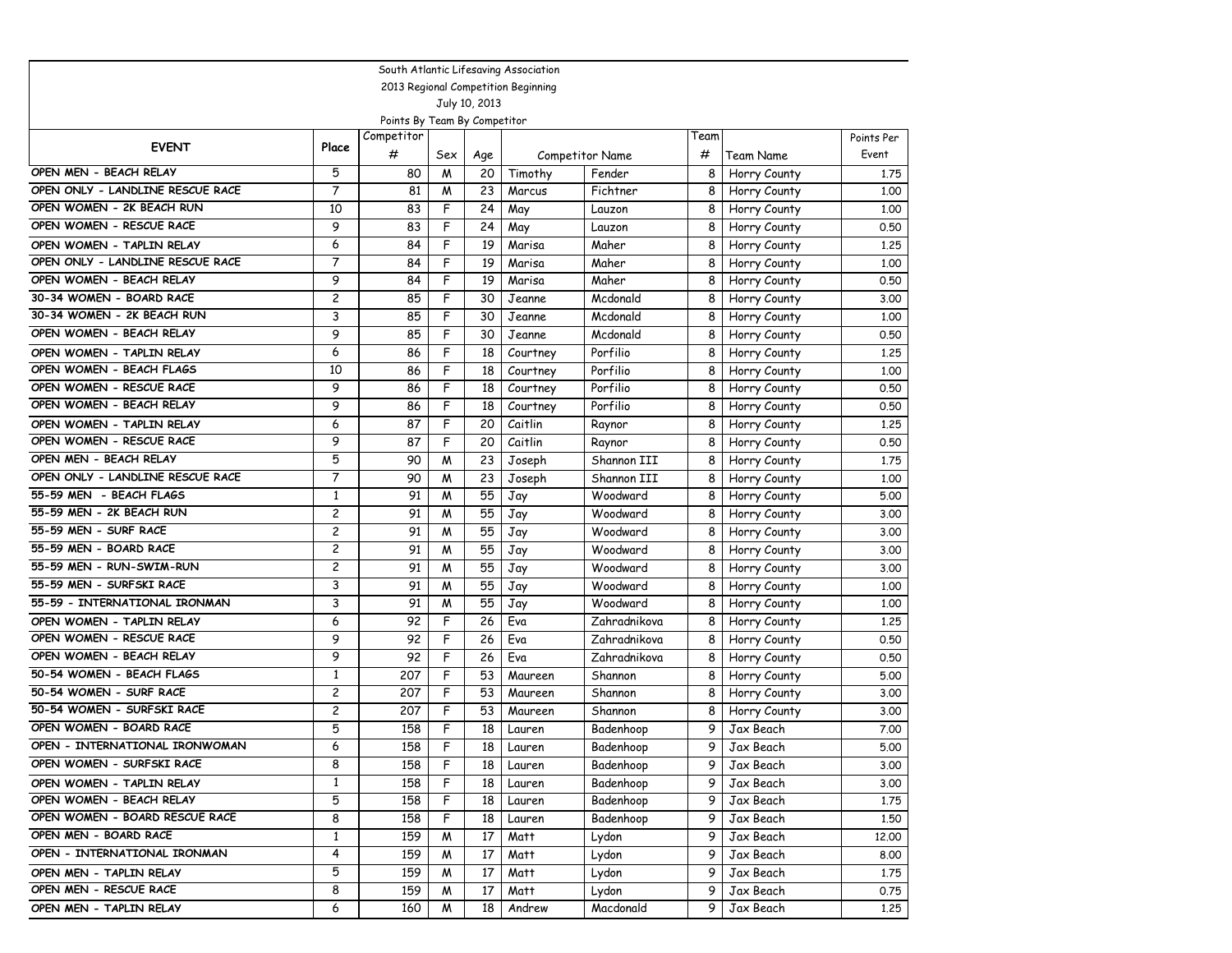| South Atlantic Lifesaving Association |                |                              |     |               |                                     |                 |      |           |            |  |  |
|---------------------------------------|----------------|------------------------------|-----|---------------|-------------------------------------|-----------------|------|-----------|------------|--|--|
|                                       |                |                              |     |               | 2013 Regional Competition Beginning |                 |      |           |            |  |  |
|                                       |                |                              |     | July 10, 2013 |                                     |                 |      |           |            |  |  |
|                                       |                | Points By Team By Competitor |     |               |                                     |                 |      |           |            |  |  |
| <b>EVENT</b>                          | Place          | Competitor                   |     |               |                                     |                 | Team |           | Points Per |  |  |
|                                       |                | #                            | Sex | Age           |                                     | Competitor Name | #    | Team Name | Event      |  |  |
| OPEN MEN - BOARD RACE                 | 10             | 160                          | M   | 18            | Andrew                              | Macdonald       | 9    | Jax Beach | 1,00       |  |  |
| OPEN MEN - SURFSKI RACE               | $\mathbf{1}$   | 161                          | M   | 21            | Eli                                 | Phillips        | 9    | Jax Beach | 12,00      |  |  |
| OPEN - INTERNATIONAL IRONMAN          | $\overline{c}$ | 161                          | M   | 21            | Eli                                 | Phillips        | 9    | Jax Beach | 10.00      |  |  |
| OPEN MEN - BOARD RACE                 | 3              | 161                          | M   | 21            | Eli                                 | Phillips        | 9    | Jax Beach | 9.00       |  |  |
| OPEN MEN - TAPLIN RELAY               | 6              | 161                          | M   | 21            | Eli                                 | Phillips        | 9    | Jax Beach | 1,25       |  |  |
| OPEN MEN - RESCUE RACE                | 8              | 161                          | M   | 21            | Eli                                 | Phillips        | 9    | Jax Beach | 0.75       |  |  |
| OPEN WOMEN - SURFSKI RACE             | 2              | 162                          | F   | 21            | Allison                             | Shemenski       | 9    | Jax Beach | 10.00      |  |  |
| OPEN - INTERNATIONAL IRONWOMAN        | $\overline{c}$ | 162                          | F   | 21            | Allison                             | Shemenski       | 9    | Jax Beach | 10.00      |  |  |
| OPEN WOMEN - TAPLIN RELAY             | $\mathbf{1}$   | 162                          | F   | 21            | Allison                             | Shemenski       | 9    | Jax Beach | 3.00       |  |  |
| OPEN WOMEN - BOARD RACE               | 9              | 162                          | F   | 21            | Allison                             | Shemenski       | 9    | Jax Beach | 2,00       |  |  |
| OPEN WOMEN - BEACH RELAY              | 5              | 162                          | F   | 21            | Allison                             | Shemenski       | 9    | Jax Beach | 1,75       |  |  |
| OPEN WOMEN - BOARD RESCUE RACE        | 8              | 162                          | F   | 21            | Allison                             | Shemenski       | 9    | Jax Beach | 1,50       |  |  |
| OPEN - INTERNATIONAL IRONMAN          | $\mathbf{1}$   | 163                          | М   | 18            | Ryan                                | Tocco           | 9    | Jax Beach | 12,00      |  |  |
| OPEN MEN - SURFSKI RACE               | 2              | 163                          | М   | 18            | Ryan                                | Tocco           | 9    | Jax Beach | 10.00      |  |  |
| OPEN MEN - BOARD RACE                 | 9              | 163                          | M   | 18            | Ryan                                | Tocco           | 9    | Jax Beach | 2,00       |  |  |
| OPEN MEN - TAPLIN RELAY               | 5              | 163                          | M   | 18            | Ryan                                | Tocco           | 9    | Jax Beach | 1.75       |  |  |
| OPEN MEN - RESCUE RACE                | 8              | 163                          | M   | 18            | Ryan                                | Tocco           | 9    | Jax Beach | 0.75       |  |  |
| OPEN MEN - TAPLIN RELAY               | 6              | 164                          | M   | 21            | Gordon                              | Van Dusen       | 9    | Jax Beach | 1,25       |  |  |
| OPEN MEN - RESCUE RACE                | 8              | 164                          | М   | 21            | Gordon                              | Van Dusen       | 9    | Jax Beach | 0.75       |  |  |
| 60-64 WOMEN - 2K BEACH RUN            | $\mathbf{1}$   | 165                          | F   | 60            | Susan                               | Wallis          | 9    | Jax Beach | 5.00       |  |  |
| 60-64 WOMEN - SURF RACE               | $\mathbf{1}$   | 165                          | F   | 60            | Susan                               | Wallis          | 9    | Jax Beach | 5.00       |  |  |
| 60-64 WOMEN - BOARD RACE              | $\mathbf{1}$   | 165                          | F   | 60            | Susan                               | Wallis          | 9    | Jax Beach | 5.00       |  |  |
| 60-64 WOMEN - RUN-SWIM-RUN            | $\mathbf{1}$   | 165                          | F   | 60            | Susan                               | Wallis          | 9    | Jax Beach | 5.00       |  |  |
| 60-64 WOMEN - SURFSKI RACE            | $\mathbf{1}$   | 165                          | F   | 60            | Susan                               | Wallis          | 9    | Jax Beach | 5.00       |  |  |
| 60-64 - INTERNATIONAL IRONWOMAN       | $\mathbf{1}$   | 165                          | F   | 60            | Susan                               | Wallis          | 9    | Jax Beach | 5.00       |  |  |
| 60-64 WOMEN - BEACH FLAGS             | $\mathbf{1}$   | 165                          | F   | 60            | Susan                               | Wallis          | 9    | Jax Beach | 5.00       |  |  |
| OPEN WOMEN - BEACH RELAY              | 10             | 165                          | F   | 60            | Susan                               | Wallis          | 9    | Jax Beach | 0.25       |  |  |
| OPEN WOMEN - SURFSKI RACE             | 3              | 166                          | F   | 17            | Nicole                              | Emerson         | 9    | Jax Beach | 9.00       |  |  |
| OPEN WOMEN - BEACH FLAGS              | 3              | 166                          | F   | 17            | Nicole                              | Emerson         | 9    | Jax Beach | 9.00       |  |  |
| OPEN WOMEN - BOARD RACE               | 4              | 166                          | F   | 17            | Nicole                              | Emerson         | 9    | Jax Beach | 8.00       |  |  |
| OPEN WOMEN - BOARD RESCUE RACE        | 4              | 166                          | F   | 17            | Nicole                              | Emerson         | 9    | Jax Beach | 4.00       |  |  |
| OPEN WOMEN - TAPLIN RELAY             | $\mathbf{1}$   | 166                          | F   | 17            | Nicole                              | Emerson         | 9    | Jax Beach | 3.00       |  |  |
| OPEN WOMEN - BEACH RELAY              | 5              | 166                          | F   | 17            | Nicole                              | Emerson         | 9    | Jax Beach | 1.75       |  |  |
| OPEN MEN - BEACH FLAGS                | 2              | 205                          | M   | 39            | Bryon                               | Iveson          | 9    | Jax Beach | 10.00      |  |  |
| 35-39 MEN - SURFSKI RACE              | $\mathbf{1}$   | 205                          | м   | 39            | Bryon                               | Iveson          | 9    | Jax Beach | 5.00       |  |  |
| 35-39 MEN - BEACH FLAGS               | $\mathbf{1}$   | 205                          | м   | 39            | Bryon                               | Iveson          | 9    | Jax Beach | 5.00       |  |  |
| OPEN MEN - SURFSKI RACE               | 8              | 205                          | м   | 39            | Bryon                               | Iveson          | 9    | Jax Beach | 3.00       |  |  |
| OPEN MEN - BEACH RELAY                | 4              | 205                          | M   | 39            | Bryon                               | Iveson          | 9    | Jax Beach | 2.00       |  |  |
| OPEN MEN - TAPLIN RELAY               | 5              | 205                          | м   | 39            | Bryon                               | Iveson          | 9    | Jax Beach | 1.75       |  |  |
| 40-44 MEN - BOARD RACE                | $\mathbf{1}$   | 206                          | M   | 44            | Thomas                              | Wright          | 9    | Jax Beach | 5.00       |  |  |
| 40-44 MEN - SURFSKI RACE              | $\mathbf{1}$   | 206                          | м   | 44            | Thomas                              | Wright          | 9    | Jax Beach | 5.00       |  |  |
| 40-44 - INTERNATIONAL IRONMAN         | $\mathbf{1}$   | 206                          | M   | 44            | Thomas                              | Wright          | 9    | Jax Beach | 5.00       |  |  |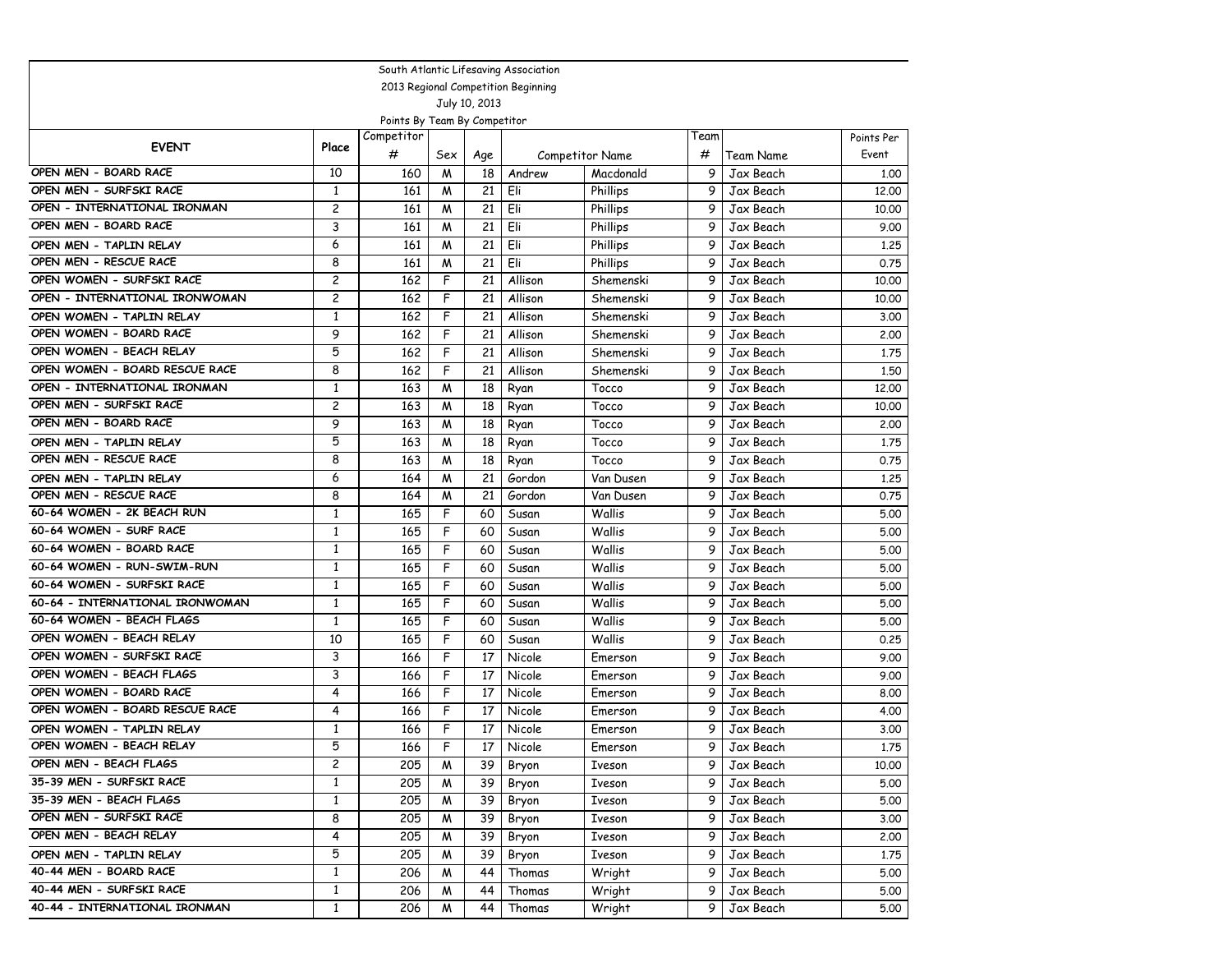| South Atlantic Lifesaving Association |              |                              |     |               |                                     |                        |                 |                  |            |  |  |
|---------------------------------------|--------------|------------------------------|-----|---------------|-------------------------------------|------------------------|-----------------|------------------|------------|--|--|
|                                       |              |                              |     |               | 2013 Regional Competition Beginning |                        |                 |                  |            |  |  |
|                                       |              |                              |     | July 10, 2013 |                                     |                        |                 |                  |            |  |  |
|                                       |              | Points By Team By Competitor |     |               |                                     |                        |                 |                  |            |  |  |
| <b>EVENT</b>                          | Place        | Competitor                   |     |               |                                     |                        | Team            |                  | Points Per |  |  |
|                                       |              | #                            | Sex | Age           |                                     | <b>Competitor Name</b> | #               | Team Name        | Event      |  |  |
| OPEN MEN - SURFSKI RACE               | 9            | 206                          | M   | 44            | Thomas                              | Wright                 | 9               | Jax Beach        | 2.00       |  |  |
| OPEN MEN - TAPLIN RELAY               | 6            | 206                          | M   | 44            | Thomas                              | Wright                 | 9               | Jax Beach        | 1,25       |  |  |
| 40-44 MEN - SURF RACE                 | 3            | 206                          | M   | 44            | Thomas                              | Wright                 | 9               | Jax Beach        | 1,00       |  |  |
| 40-44 MEN - BEACH FLAGS               | 3            | 206                          | M   | 44            | Thomas                              | Wright                 | 9               | Jax Beach        | 1.00       |  |  |
| OPEN MEN - 2K BEACH RUN               | 8            | 173                          | M   | 19            | Shawn                               | Kenny                  | 10              | Kill Devil Hills | 3.00       |  |  |
| OPEN WOMEN - BEACH RELAY              | 6            | 93                           | F   | 22            | Carli                               | Antar                  | 12              | Kure Beach       | 1.25       |  |  |
| OPEN WOMEN - TAPLIN RELAY             | 9            | 93                           | F   | 22            | Carli                               | Antar                  | 12              | Kure Beach       | 0.50       |  |  |
| OPEN WOMEN - RESCUE RACE              | 10           | 93                           | F   | 22            | Carli                               | Antar                  | 12              | Kure Beach       | 0.25       |  |  |
| OPEN ONLY - LANDLINE RESCUE RACE      | 8            | 94                           | M   | 22            | Connor                              | Black                  | 12              | Kure Beach       | 0.75       |  |  |
| OPEN MEN - BEACH RELAY                | 8            | 94                           | M   | 22            | Connor                              | Black                  | 12              | Kure Beach       | 0.75       |  |  |
| OPEN MEN - BOARD RESCUE RACE          | 4            | 96                           | M   | 19            | David                               | Brigham                | 12              | Kure Beach       | 4.00       |  |  |
| OPEN WOMEN - TAPLIN RELAY             | 5            | 97                           | F   | 16            | Katie                               | Carter                 | 12              | Kure Beach       | 1.75       |  |  |
| OPEN WOMEN - BEACH RELAY              | 6            | 97                           | F   | 16            | Katie                               | Carter                 | 12              | Kure Beach       | 1.25       |  |  |
| OPEN MEN - BOARD RESCUE RACE          | 4            | 98                           | M   | 21            | Dylan                               | Cunnigham              | 12              | Kure Beach       | 4.00       |  |  |
| OPEN MEN - BOARD RACE                 | 8            | 98                           | M   | 21            | Dylan                               | Cunnigham              | 12              | Kure Beach       | 3.00       |  |  |
| OPEN ONLY - LANDLINE RESCUE RACE      | 8            | 98                           | M   | 21            | Dylan                               | Cunnigham              | 12              | Kure Beach       | 0.75       |  |  |
| OPEN WOMEN - BEACH RELAY              | 6            | 99                           | F   | 19            | Kira                                | Cunningham             | 12              | Kure Beach       | 1,25       |  |  |
| OPEN WOMEN - TAPLIN RELAY             | 9            | 99                           | F   | 19            | Kira                                | Cunningham             | 12              | Kure Beach       | 0.50       |  |  |
| OPEN WOMEN - RESCUE RACE              | 10           | 99                           | F   | 19            | Kira                                | Cunningham             | 12              | Kure Beach       | 0.25       |  |  |
| OPEN MEN - BEACH RELAY                | 8            | 100                          | M   | 20            | Matt                                | Degioa                 | 12              | Kure Beach       | 0.75       |  |  |
| OPEN WOMEN - BEACH RELAY              | 6            | 101                          | F   | 19            | Colleen                             | Esposito               | 12              | Kure Beach       | 1,25       |  |  |
| OPEN WOMEN - TAPLIN RELAY             | 9            | 101                          | F   | 19            | Colleen                             | Esposito               | 12              | Kure Beach       | 0.50       |  |  |
| OPEN WOMEN - RESCUE RACE              | 10           | 101                          | F   | 19            | Colleen                             | Esposito               | 12              | Kure Beach       | 0.25       |  |  |
| OPEN WOMEN - TAPLIN RELAY             | 9            | 102                          | F   | 18            | Meryl                               | Estep                  | 12              | Kure Beach       | 0.50       |  |  |
| OPEN WOMEN - RESCUE RACE              | 10           | 102                          | F   | 18            | Meryl                               | Estep                  | 12              | Kure Beach       | 0.25       |  |  |
| OPEN ONLY - LANDLINE RESCUE RACE      | 8            | 103                          | M   | 17            | Chris                               | Halbert                | 12              | Kure Beach       | 0.75       |  |  |
| 45-49 MEN - 2K BEACH RUN              | 1            | 104                          | M   | 48            | David                               | Heglar                 | 12              | Kure Beach       | 5.00       |  |  |
| 45-49 MEN - BOARD RACE                | $\mathbf{1}$ | 104                          | M   | 48            | David                               | Heglar                 | 12              | Kure Beach       | 5.00       |  |  |
| 45-49 MEN - SURFSKI RACE              | 1            | 104                          | M   | 48            | David                               | Heglar                 | 12              | Kure Beach       | 5.00       |  |  |
| 45-49 MEN - BEACH FLAGS               | $\mathbf{1}$ | 104                          | M   | 48            | David                               | Heglar                 | 12              | Kure Beach       | 5.00       |  |  |
| OPEN MEN - SURFSKI RACE               | 3            | 107                          | M   | 25            | Edmund                              | Kennedy                | 12              | Kure Beach       | 9.00       |  |  |
| OPEN MEN - BEACH FLAGS                | 9            | 107                          | M   | 25            | Edmund                              | Kennedy                | 12              | Kure Beach       | 2.00       |  |  |
| OPEN MEN - BOARD RESCUE RACE          | 8            | 107                          | M   | 25            | Edmund                              | Kennedy                | 12              | Kure Beach       | 1,50       |  |  |
| OPEN ONLY - LANDLINE RESCUE RACE      | 8            | 107                          | M   | 25            | Edmund                              | Kennedy                | 12              | Kure Beach       | 0.75       |  |  |
| OPEN MEN - BEACH RELAY                | 8            | 107                          | M   | 25            | Edmund                              | Kennedy                | 12              | Kure Beach       | 0.75       |  |  |
| OPEN MEN - BOARD RESCUE RACE          | 8            | 108                          | M   | 21            | Devin                               | McDaniel               | 12 <sup>2</sup> | Kure Beach       | 1.50       |  |  |
| OPEN MEN - BEACH RELAY                | 8            | 109                          | M   | 26            | Daniel                              | Russell                | 12              | Kure Beach       | 0.75       |  |  |
| OPEN MEN - 2K BEACH RUN               | 4            | 110                          | M   | 20            | Cole                                | Vaughn                 | 12              | Kure Beach       | 8.00       |  |  |
| OPEN MEN - BEACH FLAGS                | 4            | 157                          | M   | 24            | Ryan                                | Kennedy                | 12              | Kure Beach       | 8.00       |  |  |
| OPEN WOMEN - BOARD RACE               | 7            | 112                          | F   | 22            | Erika                               | Audfroid               | 13              | Nags Head        | 4.00       |  |  |
| OPEN WOMEN - RESCUE RACE              | 3            | 112                          | F   | 22            | Erika                               | Audfroid               | 13              | Nags Head        | 2.25       |  |  |
| OPEN WOMEN - TAPLIN RELAY             | 3            | 112                          | F   | 22            | Erika                               | Audfroid               | 13 <sup>1</sup> | Nags Head        | 2.25       |  |  |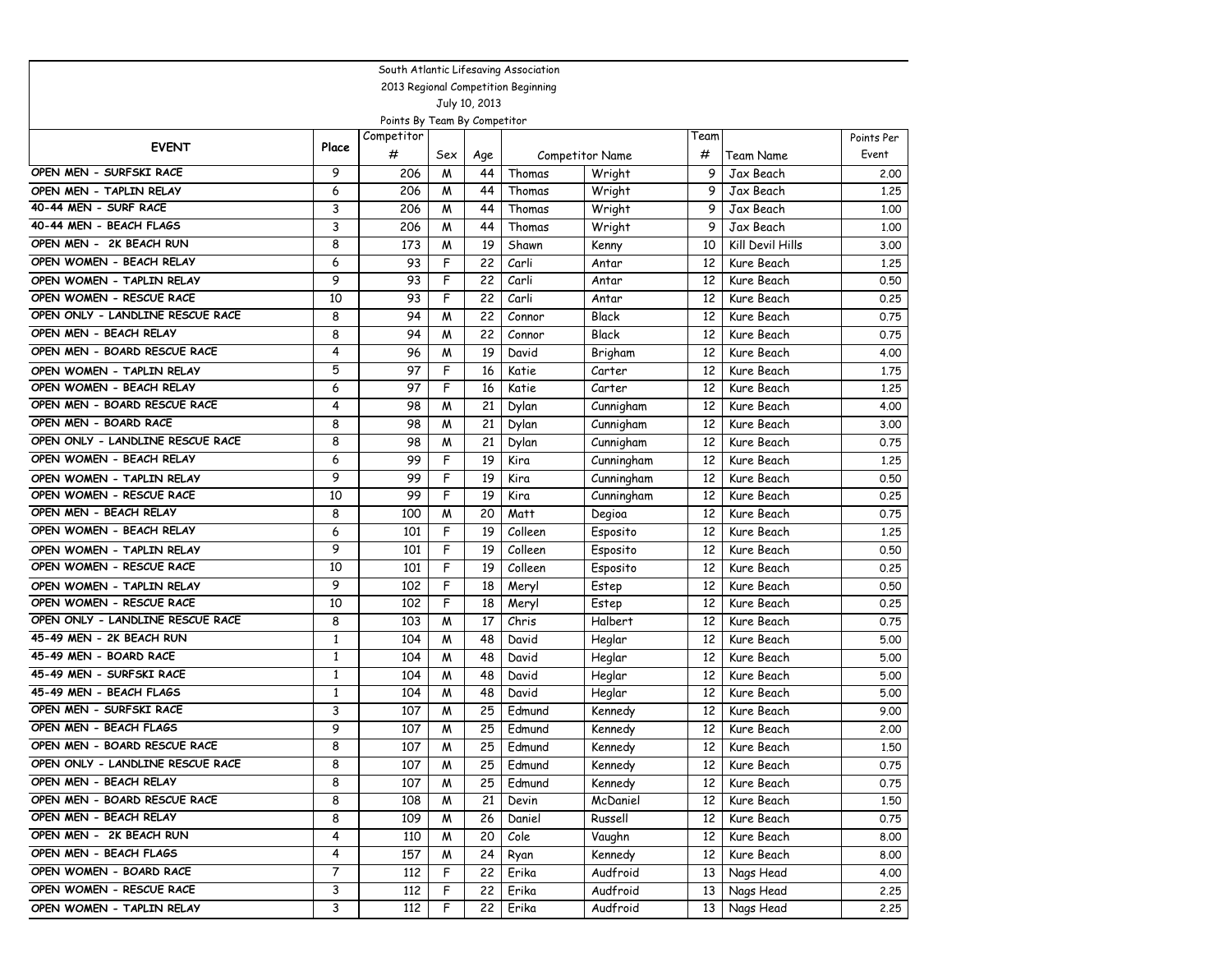| South Atlantic Lifesaving Association |                         |                              |     |               |                                     |                   |                 |           |            |  |  |
|---------------------------------------|-------------------------|------------------------------|-----|---------------|-------------------------------------|-------------------|-----------------|-----------|------------|--|--|
|                                       |                         |                              |     |               | 2013 Regional Competition Beginning |                   |                 |           |            |  |  |
|                                       |                         |                              |     | July 10, 2013 |                                     |                   |                 |           |            |  |  |
|                                       |                         | Points By Team By Competitor |     |               |                                     |                   |                 |           |            |  |  |
| <b>EVENT</b>                          | Place                   | Competitor                   |     |               |                                     |                   | Team            |           | Points Per |  |  |
|                                       |                         | #                            | Sex | Age           |                                     | Competitor Name   | #               | Team Name | Event      |  |  |
| OPEN MEN - 2K BEACH RUN               | 6                       | 113                          | M   | 23            | Brad                                | Dreimanis         | 13              | Nags Head | 5.00       |  |  |
| OPEN WOMEN - SURF RACE                | 10                      | 114                          | F   | 19            | Jillian                             | Ellis             | 13              | Nags Head | 1.00       |  |  |
| OPEN WOMEN - BEACH RELAY              | 8                       | 114                          | F   | 19            | Jillian                             | Ellis             | 13              | Nags Head | 0.75       |  |  |
| OPEN MEN - BOARD RESCUE RACE          | $\overline{7}$          | 115                          | M   | 21            | Job                                 | Fields            | 13              | Nags Head | 2,00       |  |  |
| OPEN MEN - TAPLIN RELAY               | 4                       | 115                          | M   | 21            | Job                                 | Fields            | 13              | Nags Head | 2.00       |  |  |
| OPEN WOMEN - SURFSKI RACE             | 4                       | 116                          | F   | 19            | Aneesa                              | Golshan           | 13              | Nags Head | 8.00       |  |  |
| OPEN WOMEN - 2K BEACH RUN             | 5                       | 116                          | F   | 19            | Aneesa                              | Golshan           | 13              | Nags Head | 7.00       |  |  |
| OPEN WOMEN - RESCUE RACE              | 3                       | 116                          | F   | 19            | Aneesa                              | Golshan           | 13              | Nags Head | 2.25       |  |  |
| OPEN WOMEN - TAPLIN RELAY             | 3                       | 116                          | F   | 19            | Aneesa                              | Golshan           | 13              | Nags Head | 2.25       |  |  |
| OPEN WOMEN - BOARD RESCUE RACE        | 9                       | 116                          | F   | 19            | Aneesa                              | Golshan           | 13              | Nags Head | 1.00       |  |  |
| OPEN - INTERNATIONAL IRONWOMAN        | 10                      | 116                          | F   | 19            | Aneesa                              | Golshan           | 13              | Nags Head | 1.00       |  |  |
| OPEN WOMEN - BEACH RELAY              | 8                       | 116                          | F   | 19            | Aneesa                              | Golshan           | 13              | Nags Head | 0.75       |  |  |
| 55-59 MEN - 2K BEACH RUN              | $\mathbf{1}$            | 117                          | M   | 55            | John                                | Kenny             | 13              | Nags Head | 5.00       |  |  |
| 55-59 MEN - SURF RACE                 | $\mathbf{1}$            | 117                          | M   | 55            | John                                | Kenny             | 13              | Nags Head | 5.00       |  |  |
| 55-59 MEN - BOARD RACE                | $\mathbf{1}$            | 117                          | M   | 55            | John                                | Kenny             | 13              | Nags Head | 5.00       |  |  |
| 55-59 MEN - RUN-SWIM-RUN              | $\mathbf{1}$            | 117                          | M   | 55            | John                                | Kenny             | 13              | Nags Head | 5.00       |  |  |
| 55-59 - INTERNATIONAL IRONMAN         | $\mathbf{1}$            | 117                          | M   | 55            | John                                | Kenny             | 13              | Nags Head | 5.00       |  |  |
| 55-59 MEN - SURFSKI RACE              | $\overline{c}$          | 117                          | M   | 55            | John                                | Kenny             | 13              | Nags Head | 3.00       |  |  |
| 55-59 MEN - BEACH FLAGS               | 3                       | 117                          | M   | 55            | John                                | Kenny             | 13              | Nags Head | 1.00       |  |  |
| OPEN MEN - BOARD RACE                 | 6                       | 118                          | M   | 25            | Zach                                | Kenny             | 13              | Nags Head | 5.00       |  |  |
| OPEN MEN - TAPLIN RELAY               | 4                       | 118                          | M   | 25            | Zach                                | Kenny             | 13              | Nags Head | 2,00       |  |  |
| OPEN - INTERNATIONAL IRONWOMAN        | 5                       | 119                          | F   | 32            | Bethany                             | McCullough        | 13              | Nags Head | 7.00       |  |  |
| 30-34 WOMEN - SURF RACE               | $\mathbf{1}$            | 119                          | F   | 32            | Bethany                             | McCullough        | 13              | Nags Head | 5.00       |  |  |
| 30-34 WOMEN - BOARD RACE              | $\mathbf{1}$            | 119                          | F   | 32            | Bethany                             | McCullough        | 13              | Nags Head | 5.00       |  |  |
| 30-34 WOMEN - RUN-SWIM-RUN            | $\mathbf{1}$            | 119                          | F   | 32            | Bethany                             | McCullough        | 13              | Nags Head | 5.00       |  |  |
| OPEN WOMEN - SURFSKI RACE             | 6                       | 119                          | F   | 32            | Bethany                             | <b>McCullough</b> | 13              | Nags Head | 5.00       |  |  |
| 30-34 WOMEN - SURFSKI RACE            | $\mathbf{1}$            | 119                          | F   | 32            | Bethany                             | McCullough        | 13              | Nags Head | 5.00       |  |  |
| 30-34 - INTERNATIONAL IRONWOMAN       | $\mathbf{1}$            | 119                          | F   | 32            | Bethany                             | McCullough        | 13              | Nags Head | 5.00       |  |  |
| 30-34 WOMEN - 2K BEACH RUN            | $\overline{c}$          | 119                          | F   | 32            | Bethany                             | McCullough        | 13              | Nags Head | 3.00       |  |  |
| OPEN WOMEN - RESCUE RACE              | 3                       | 119                          | F   | 32            | Bethany                             | McCullough        | 13              | Nags Head | 2.25       |  |  |
| OPEN WOMEN - TAPLIN RELAY             | 3                       | 119                          | F   | 32            | Bethany                             | McCullough        | 13              | Nags Head | 2.25       |  |  |
| OPEN WOMEN - BOARD RACE               | 10                      | 119                          | F   | 32            | Bethany                             | McCullough        | 13              | Nags Head | 1.00       |  |  |
| OPEN ONLY - LANDLINE RESCUE RACE      | 9                       | 120                          | M   | 27            | Cody                                | McKinney          | 13              | Nags Head | 0.50       |  |  |
| OPEN MEN - 2K BEACH RUN               | 3                       | 122                          | M   | 35            | Chad                                | Motz              | 13              | Nags Head | 9.00       |  |  |
| OPEN MEN - BOARD RACE                 | 5                       | 122                          | M   | 35            | Chad                                | Motz              | 13              | Nags Head | 7.00       |  |  |
| 35-39 MEN - 2K BEACH RUN              | $\mathbf{1}$            | 122                          | M   | 35            | Chad                                | Motz              | 13              | Nags Head | 5.00       |  |  |
| OPEN MEN - SURFSKI RACE               | 6                       | 122                          | M   | 35            | Chad                                | Motz              | 13              | Nags Head | 5.00       |  |  |
| 35-39 - INTERNATIONAL IRONMAN         | $\mathbf{1}$            | 122                          | M   | 35            | Chad                                | Motz              | 13              | Nags Head | 5.00       |  |  |
| 35-39 MEN - BOARD RACE                | $\overline{c}$          | 122                          | M   | 35            | Chad                                | Motz              | 13              | Nags Head | 3.00       |  |  |
| 35-39 MEN - SURFSKI RACE              | $\overline{\mathbf{c}}$ | 122                          | M   | 35            | Chad                                | Motz              | 13              | Nags Head | 3.00       |  |  |
| OPEN - INTERNATIONAL IRONMAN          | 8                       | 122                          | M   | 35            | Chad                                | Motz              | 13              | Nags Head | 3.00       |  |  |
| OPEN MEN - BOARD RESCUE RACE          | 7                       | 122                          | M   | 35            | Chad                                | Motz              | 13 <sup>1</sup> | Nags Head | 2.00       |  |  |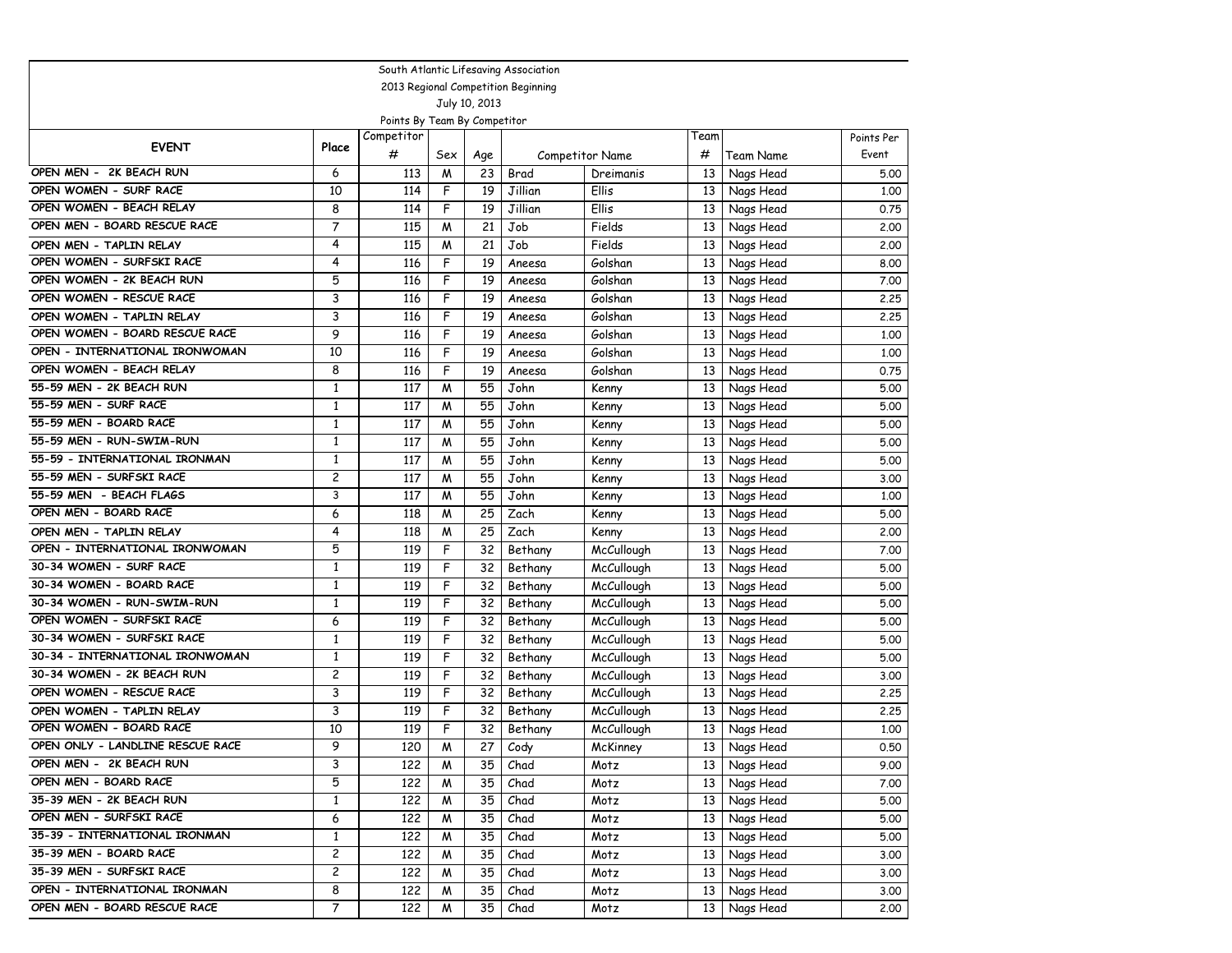| South Atlantic Lifesaving Association |                         |                              |     |                 |                                     |                 |      |                |            |  |  |
|---------------------------------------|-------------------------|------------------------------|-----|-----------------|-------------------------------------|-----------------|------|----------------|------------|--|--|
|                                       |                         |                              |     |                 | 2013 Regional Competition Beginning |                 |      |                |            |  |  |
|                                       |                         |                              |     | July 10, 2013   |                                     |                 |      |                |            |  |  |
|                                       |                         | Points By Team By Competitor |     |                 |                                     |                 |      |                |            |  |  |
| <b>EVENT</b>                          | Place                   | Competitor                   |     |                 |                                     |                 | Team |                | Points Per |  |  |
|                                       |                         | #                            | Sex | Age             |                                     | Competitor Name | #    | Team Name      | Event      |  |  |
| OPEN MEN - TAPLIN RELAY               | 4                       | 122                          | M   | 35              | Chad                                | Motz            | 13   | Nags Head      | 2.00       |  |  |
| OPEN WOMEN - BEACH FLAGS              | $\mathbf{1}$            | 124                          | F   | 19              | Léa                                 | Raiche-Marsden  | 13   | Nags Head      | 12,00      |  |  |
| OPEN WOMEN - RUN-SWIM-RUN             | $\overline{c}$          | 124                          | F   | 19              | Léa                                 | Raiche-Marsden  | 13   | Nags Head      | 10,00      |  |  |
| OPEN WOMEN - 2K BEACH RUN             | 3                       | 124                          | F   | 19              | Léa                                 | Raiche-Marsden  | 13   | Nags Head      | 9.00       |  |  |
| OPEN WOMEN - BOARD RACE               | 3                       | 124                          | F   | 19              | Léa                                 | Raiche-Marsden  | 13   | Nags Head      | 9.00       |  |  |
| OPEN - INTERNATIONAL IRONWOMAN        | 3                       | 124                          | F   | 19              | Léa                                 | Raiche-Marsden  | 13   | Nags Head      | 9.00       |  |  |
| OPEN WOMEN - RESCUE RACE              | 3                       | 124                          | F   | 19              | Léa                                 | Raiche-Marsden  | 13   | Nags Head      | 2.25       |  |  |
| OPEN WOMEN - TAPLIN RELAY             | 3                       | 124                          | F   | 19              | Léa                                 | Raiche-Marsden  | 13   | Nags Head      | 2.25       |  |  |
| OPEN WOMEN - SURF RACE                | 9                       | 124                          | F   | 19              | Léa                                 | Raiche-Marsden  | 13   | Nags Head      | 2.00       |  |  |
| OPEN WOMEN - BOARD RESCUE RACE        | 9                       | 124                          | F   | 19              | Léa                                 | Raiche-Marsden  | 13   | Nags Head      | 1.00       |  |  |
| OPEN WOMEN - BEACH RELAY              | 8                       | 124                          | F   | $\overline{19}$ | Léa                                 | Raiche-Marsden  | 13   | Nags Head      | 0.75       |  |  |
| OPEN ONLY - LANDLINE RESCUE RACE      | 9                       | 124                          | F   | 19              | Léa                                 | Raiche-Marsden  | 13   | Nags Head      | 0.50       |  |  |
| OPEN MEN - TAPLIN RELAY               | 4                       | 125                          | M   | 21              | Matthew                             | Rose            | 13   | Nags Head      | 2,00       |  |  |
| OPEN ONLY - LANDLINE RESCUE RACE      | 9                       | 125                          | М   | 21              | Matthew                             | Rose            | 13   | Nags Head      | 0.50       |  |  |
| OPEN MEN - 2K BEACH RUN               | 10                      | 126                          | M   | 25              | Mitchel                             | Solon           | 13   | Nags Head      | 1.00       |  |  |
| OPEN WOMEN - 2K BEACH RUN             | 4                       | 127                          | F   | 24              | Areil                               | Studenmund      | 13   | Nags Head      | 8.00       |  |  |
| OPEN WOMEN - BEACH FLAGS              | 8                       | 127                          | F   | 24              | Areil                               | Studenmund      | 13   | Nags Head      | 3.00       |  |  |
| OPEN WOMEN - BEACH RELAY              | 8                       | 127                          | F   | 24              | Areil                               | Studenmund      | 13   | Nags Head      | 0.75       |  |  |
| 30-34 MEN - 2K BEACH RUN              | $\overline{c}$          | 155                          | M   | 31              | Lukus                               | Scott           | 13   | Nags Head      | 3.00       |  |  |
| 50-54 WOMEN - 2K BEACH RUN            | 1                       | 208                          | F   | 50              | Valerie                             | Netsch          | 13   | Nags Head      | 5.00       |  |  |
| 50-54 WOMEN - SURF RACE               | $\mathbf{1}$            | 208                          | F   | 50              | Valerie                             | Netsch          | 13   | Nags Head      | 5.00       |  |  |
| 50-54 WOMEN - BOARD RACE              | $\mathbf{1}$            | 208                          | F   | 50              | Valerie                             | Netsch          | 13   | Nags Head      | 5.00       |  |  |
| 50-54 WOMEN - SURFSKI RACE            | $\mathbf{1}$            | 208                          | F   | 50              | Valerie                             | Netsch          | 13   | Nags Head      | 5.00       |  |  |
| 50-54 - INTERNATIONAL IRONWOMAN       | $\mathbf{1}$            | 208                          | F   | 50              | Valerie                             | Netsch          | 13   | Nags Head      | 5.00       |  |  |
| 30-34 WOMEN - BEACH FLAGS             | $\overline{c}$          | 211                          | F   | 33              | Katherine                           | Jimenez         | 13   | Nags Head      | 3.00       |  |  |
| OPEN ONLY - LANDLINE RESCUE RACE      | 9                       | 212                          | M   | 26              | Matthew                             | Cahill          | 13   | Nags Head      | 0.50       |  |  |
| OPEN WOMEN - BOARD RESCUE RACE        | 3                       | 177                          | F   | 19              | Emily                               | Bain            | 16   | Virginia Beach | 4.50       |  |  |
| OPEN WOMEN - RESCUE RACE              | 6                       | 177                          | F   | 19              | Emily                               | Bain            | 16   | Virginia Beach | 1,25       |  |  |
| 40-44 MEN - 2K BEACH RUN              | $\mathbf{1}$            | 178                          | M   | 43              | Andrew                              | Bedinger        | 16   | Virginia Beach | 5.00       |  |  |
| 40-44 MEN - BEACH FLAGS               | $\overline{\mathbf{c}}$ | 178                          | M   | 43              | Andrew                              | Bedinger        | 16   | Virginia Beach | 3.00       |  |  |
| 40-44 MEN - RUN-SWIM-RUN              | 3                       | 178                          | M   | 43              | Andrew                              | Bedinger        | 16   | Virginia Beach | 1.00       |  |  |
| 40-44 - INTERNATIONAL IRONMAN         | 3                       | 178                          | M   | 43              | Andrew                              | Bedinger        | 16   | Virginia Beach | 1.00       |  |  |
| 50-54 MEN - SURF RACE                 | 1                       | 179                          | M   | 51              | David                               | Bostic          | 16   | Virginia Beach | 5.00       |  |  |
| 50-54 MEN - RUN-SWIM-RUN              | $\mathbf{1}$            | 179                          | M   | 51              | David                               | Bostic          | 16   | Virginia Beach | 5.00       |  |  |
| 50-54 MEN - SURFSKI RACE              | $\mathbf{1}$            | 179                          | M   | 51              | David                               | Bostic          | 16   | Virginia Beach | 5.00       |  |  |
| 50-54 - INTERNATIONAL IRONMAN         | $\mathbf{1}$            | 179                          | M   | 51              | David                               | Bostic          | 16   | Virginia Beach | 5.00       |  |  |
| 50-54 MEN - 2K BEACH RUN              | 2                       | 179                          | M   | 51              | David                               | Bostic          | 16   | Virginia Beach | 3.00       |  |  |
| 50-54 MEN - BOARD RACE                | 2                       | 179                          | M   | 51              | David                               | Bostic          | 16   | Virginia Beach | 3.00       |  |  |
| 50-54 MEN - BEACH FLAGS               | 2                       | 179                          | W   | 51              | David                               | Bostic          | 16   | Virginia Beach | 3.00       |  |  |
| OPEN WOMEN - BEACH RELAY              | 4                       | 180                          | F   | 19              | Emily                               | Clary           | 16   | Virginia Beach | 2.00       |  |  |
| OPEN WOMEN - RESCUE RACE              | 6                       | 180                          | F   | 19              | Emily                               | Clary           | 16   | Virginia Beach | 1.25       |  |  |
| OPEN WOMEN - 2K BEACH RUN             | 8                       | 181                          | f   | 21              | Sarah                               | Derrick         | 16   | Virginia Beach | 3.00       |  |  |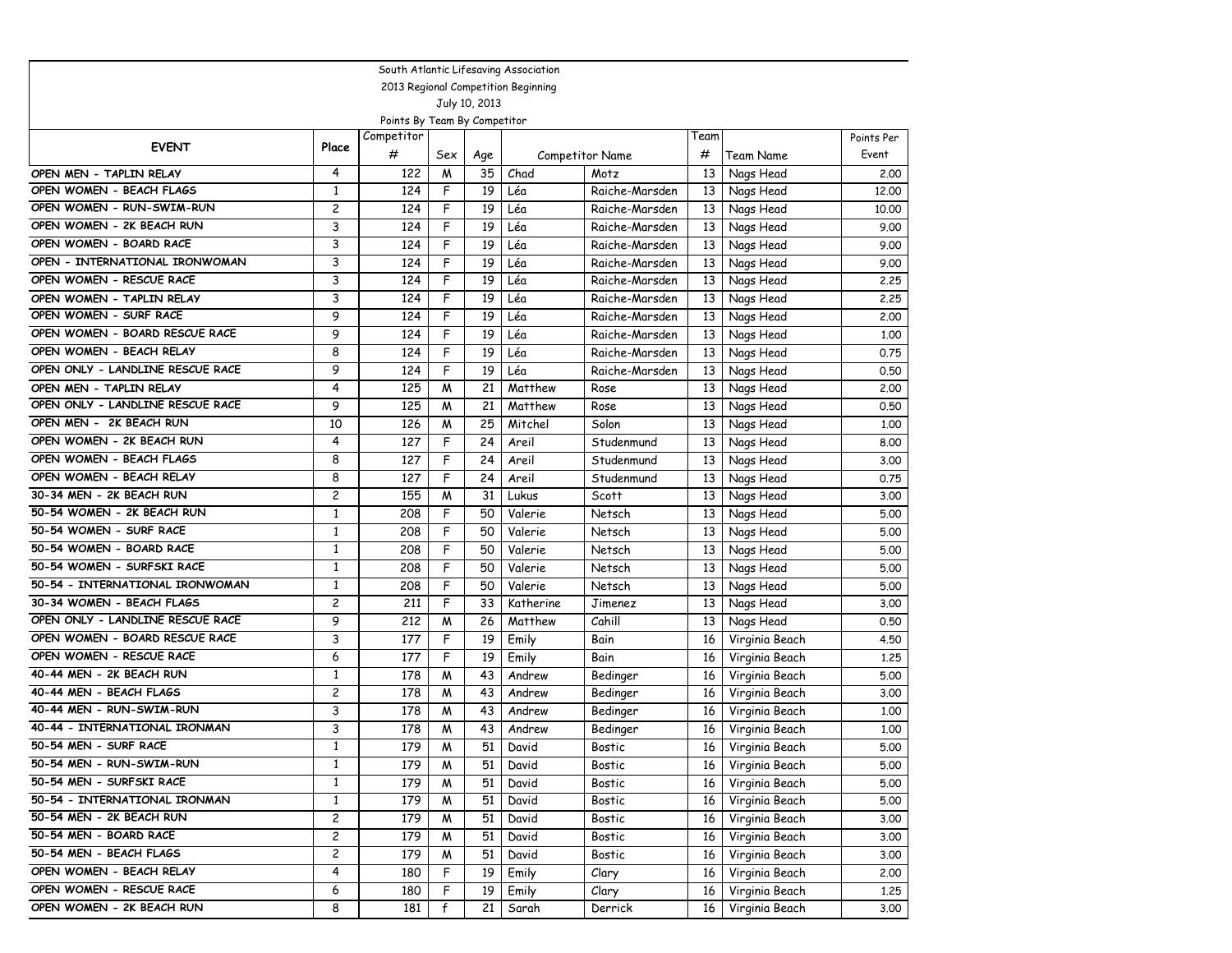|                                  | South Atlantic Lifesaving Association |                              |                          |                |           |                        |      |                |            |  |  |  |
|----------------------------------|---------------------------------------|------------------------------|--------------------------|----------------|-----------|------------------------|------|----------------|------------|--|--|--|
|                                  | 2013 Regional Competition Beginning   |                              |                          |                |           |                        |      |                |            |  |  |  |
|                                  |                                       |                              |                          | July 10, 2013  |           |                        |      |                |            |  |  |  |
|                                  |                                       | Points By Team By Competitor |                          |                |           |                        |      |                |            |  |  |  |
| <b>EVENT</b>                     | Place                                 | Competitor                   |                          |                |           |                        | Team |                | Points Per |  |  |  |
|                                  |                                       | #                            | Sex                      | Age            |           | <b>Competitor Name</b> | #    | Team Name      | Event      |  |  |  |
| OPEN WOMEN - BEACH RELAY         | 4                                     | 181                          | f                        | 21             | Sarah     | Derrick                | 16   | Virginia Beach | 2.00       |  |  |  |
| OPEN WOMEN - RESCUE RACE         | 7                                     | 181                          | f                        | 21             | Sarah     | Derrick                | 16   | Virginia Beach | 1,00       |  |  |  |
| OPEN WOMEN - TAPLIN RELAY        | 7                                     | 181                          | f                        | 21             | Sarah     | Derrick                | 16   | Virginia Beach | 1,00       |  |  |  |
| OPEN MEN - BOARD RESCUE RACE     | 3                                     | 184                          | M                        | 29             | Patrick   | Frisk                  | 16   | Virginia Beach | 4.50       |  |  |  |
| OPEN ONLY - LANDLINE RESCUE RACE | 4                                     | 184                          | M                        | 29             | Patrick   | Frisk                  | 16   | Virginia Beach | 2.00       |  |  |  |
| OPEN MEN - RESCUE RACE           | 6                                     | 184                          | M                        | 29             | Patrick   | Frisk                  | 16   | Virginia Beach | 1.25       |  |  |  |
| OPEN MEN - TAPLIN RELAY          | 9                                     | 184                          | M                        | 29             | Patrick   | Frisk                  | 16   | Virginia Beach | 0.50       |  |  |  |
| 40-44 MEN - SURF RACE            | $\overline{c}$                        | 185                          | M                        | 42             | Thomas    | Gill                   | 16   | Virginia Beach | 3.00       |  |  |  |
| 40-44 MEN - RUN-SWIM-RUN         | 2                                     | 185                          | M                        | 42             | Thomas    | Gill                   | 16   | Virginia Beach | 3.00       |  |  |  |
| OPEN WOMEN - RESCUE RACE         | 6                                     | 186                          | F                        | 19             | Madison   | Hahn                   | 16   | Virginia Beach | 1,25       |  |  |  |
| 55-59 WOMEN - 2K BEACH RUN       | $\mathbf{1}$                          | 187                          | F                        | 56             | Nancy     | Hodges                 | 16   | Virginia Beach | 5.00       |  |  |  |
| 55-59 WOMEN - SURF RACE          | $\mathbf{1}$                          | 187                          | F                        | 56             | Nancy     | Hodges                 | 16   | Virginia Beach | 5.00       |  |  |  |
| 55-59 WOMEN - BOARD RACE         | $\mathbf{1}$                          | 187                          | F                        | 56             | Nancy     | Hodges                 | 16   | Virginia Beach | 5.00       |  |  |  |
| 55-59 WOMEN - RUN-SWIM-RUN       | $\mathbf{1}$                          | 187                          | F                        | 56             | Nancy     | Hodges                 | 16   | Virginia Beach | 5.00       |  |  |  |
| 55-59 WOMEN - SURFSKI RACE       | $\mathbf{1}$                          | 187                          | F                        | 56             | Nancy     | Hodges                 | 16   | Virginia Beach | 5.00       |  |  |  |
| 55-59 - INTERNATIONAL IRONWOMAN  | $\mathbf{1}$                          | 187                          | F                        | 56             | Nancy     | Hodges                 | 16   | Virginia Beach | 5.00       |  |  |  |
| 55-59 WOMEN - BEACH FLAGS        | $\mathbf{1}$                          | 187                          | F                        | 56             | Nancy     | Hodges                 | 16   | Virginia Beach | 5.00       |  |  |  |
| OPEN WOMEN - SURF RACE           | 5                                     | 188                          | F                        | 19             | Ella Lee  | Kloster                | 16   | Virginia Beach | 7.00       |  |  |  |
| OPEN WOMEN - BOARD RESCUE RACE   | 4                                     | 188                          | F                        | 19             | Ella Lee  | Kloster                | 16   | Virginia Beach | 4.00       |  |  |  |
| OPEN WOMEN - RUN-SWIM-RUN        | 10                                    | 188                          | F                        | 19             | Ella Lee  | Kloster                | 16   | Virginia Beach | 1.00       |  |  |  |
| OPEN WOMEN - RESCUE RACE         | 7                                     | 188                          | F                        | 19             | Ella Lee  | Kloster                | 16   | Virginia Beach | 1.00       |  |  |  |
| OPEN WOMEN - SURF RACE           | 4                                     | 190                          | F                        | 18             | Stuart    | Lyster                 | 16   | Virginia Beach | 8.00       |  |  |  |
| OPEN WOMEN - RUN-SWIM-RUN        | 6                                     | 190                          | F                        | 18             | Stuart    | Lyster                 | 16   | Virginia Beach | 5.00       |  |  |  |
| OPEN WOMEN - BOARD RESCUE RACE   | 5                                     | 190                          | F                        | 18             | Stuart    | Lyster                 | 16   | Virginia Beach | 3.50       |  |  |  |
| OPEN WOMEN - RESCUE RACE         | 7                                     | 190                          | F                        | 18             | Stuart    | Lyster                 | 16   | Virginia Beach | 1,00       |  |  |  |
| OPEN WOMEN - TAPLIN RELAY        | 7                                     | 190                          | F                        | 18             | Stuart    | Lyster                 | 16   | Virginia Beach | 1,00       |  |  |  |
| OPEN ONLY - LANDLINE RESCUE RACE | 10                                    | 190                          | F                        | 18             | Stuart    | Lyster                 | 16   | Virginia Beach | 0.25       |  |  |  |
| OPEN MEN - BOARD RESCUE RACE     | 3                                     | 191                          | M                        | 23             | Jon       | Martin                 | 16   | Virginia Beach | 4.50       |  |  |  |
| OPEN ONLY - LANDLINE RESCUE RACE | 4                                     | 191                          | M                        | 23             | Jon       | Martin                 | 16   | Virginia Beach | 2.00       |  |  |  |
| OPEN MEN - TAPLIN RELAY          | 10                                    | 191                          | M                        | 23             | Jon       | Martin                 | 16   | Virginia Beach | 0.25       |  |  |  |
| OPEN MEN - TAPLIN RELAY          | 10                                    | 192                          | $\overline{\phantom{a}}$ | $\overline{a}$ | David     | Mc Kinley              | 16   | Virginia Beach | 0.25       |  |  |  |
| OPEN MEN - RESCUE RACE           | 6                                     | 193                          | M                        | 29             | Sean      | Millard                | 16   | Virginia Beach | 1.25       |  |  |  |
| OPEN ONLY - LANDLINE RESCUE RACE | 10                                    | 193                          | M                        | 29             | Sean      | Millard                | 16   | Virginia Beach | 0.25       |  |  |  |
| OPEN MEN - RESCUE RACE           | 6                                     | 194                          | M                        | 27             | Michael   | Miller                 | 16   | Virginia Beach | 1.25       |  |  |  |
| OPEN MEN - TAPLIN RELAY          | 9                                     | 194                          | M                        | 27             | Michael   | Miller                 | 16   | Virginia Beach | 0.50       |  |  |  |
| OPEN ONLY - LANDLINE RESCUE RACE | 10                                    | 194                          | M                        | 27             | Michael   | Miller                 | 16   | Virginia Beach | 0.25       |  |  |  |
| OPEN MEN - 2K BEACH RUN          | $\overline{\mathbf{c}}$               | 195                          | M                        | 19             | Peter     | Mitchell               | 16   | Virginia Beach | 10.00      |  |  |  |
| OPEN MEN - SURF RACE             | 9                                     | 196                          | M                        | 19             | Zac       | Paryzek                | 16   | Virginia Beach | 2.00       |  |  |  |
| OPEN MEN - RESCUE RACE           | 6                                     | 196                          | M                        | 19             | Zac       | Paryzek                | 16   | Virginia Beach | 1.25       |  |  |  |
| OPEN MEN - TAPLIN RELAY          | 9                                     | 196                          | M                        | 19             | Zac       | Paryzek                | 16   | Virginia Beach | 0.50       |  |  |  |
| OPEN ONLY - LANDLINE RESCUE RACE | 10                                    | 196                          | M                        | 19             | Zac       | Paryzek                | 16   | Virginia Beach | 0.25       |  |  |  |
| OPEN WOMEN - BEACH FLAGS         | 6                                     | 197                          | f                        | 21             | Kristiana | Tambone                | 16   | Virginia Beach | 5.00       |  |  |  |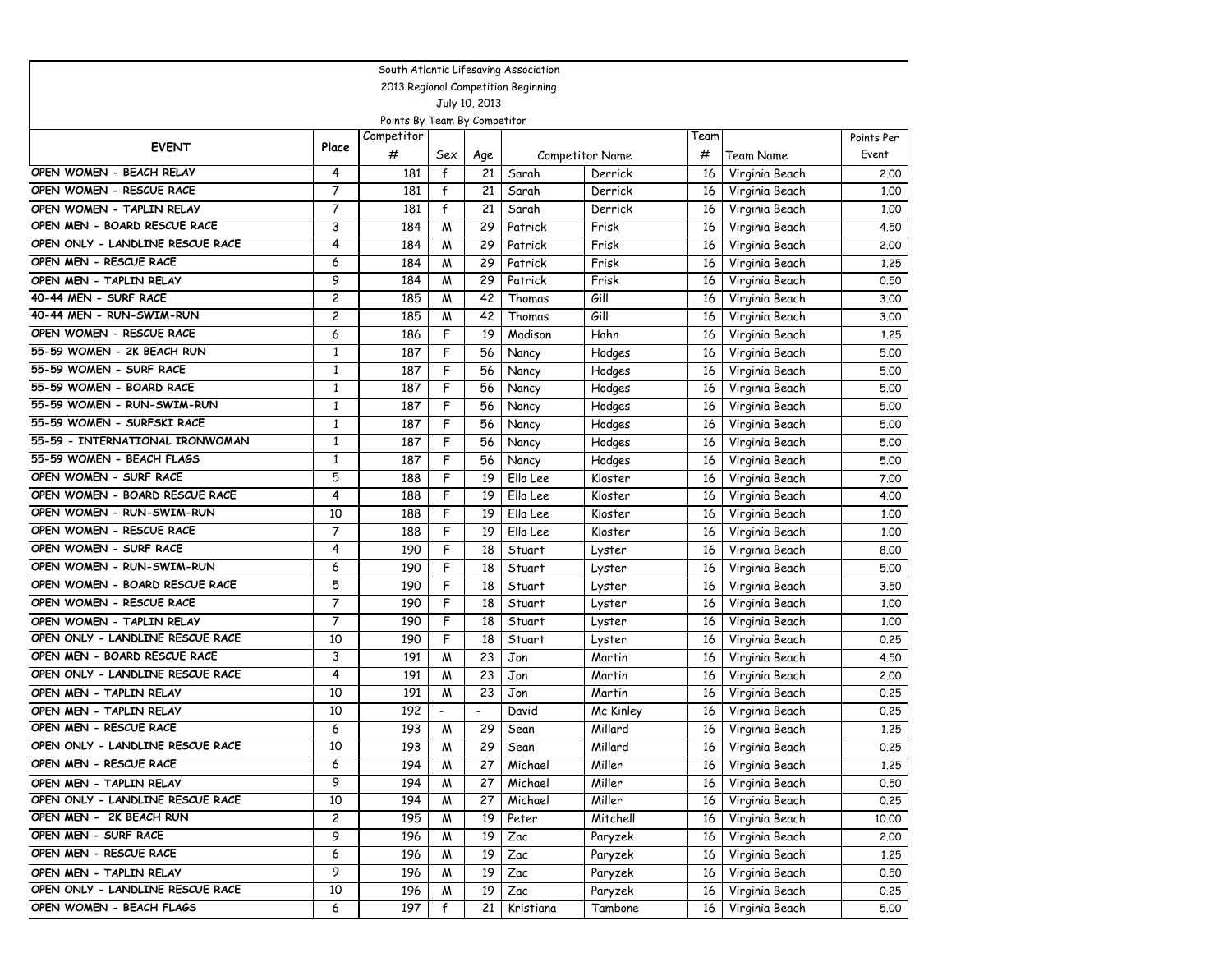| South Atlantic Lifesaving Association |                         |                              |     |                          |                                     |                 |      |                    |            |  |  |
|---------------------------------------|-------------------------|------------------------------|-----|--------------------------|-------------------------------------|-----------------|------|--------------------|------------|--|--|
|                                       |                         |                              |     |                          | 2013 Regional Competition Beginning |                 |      |                    |            |  |  |
|                                       |                         |                              |     | July 10, 2013            |                                     |                 |      |                    |            |  |  |
|                                       |                         | Points By Team By Competitor |     |                          |                                     |                 |      |                    |            |  |  |
| <b>EVENT</b>                          | Place                   | Competitor                   |     |                          |                                     |                 | Геаm |                    | Points Per |  |  |
|                                       |                         | #                            | Sex | Age                      |                                     | Competitor Name | #    | Team Name          | Event      |  |  |
| OPEN WOMEN - RESCUE RACE              | 7                       | 197                          | f   | 21                       | Kristiana                           | Tambone         | 16   | Virginia Beach     | 1.00       |  |  |
| OPEN WOMEN - TAPLIN RELAY             | 7                       | 197                          | f   | 21                       | Kristiana                           | Tambone         | 16   | Virginia Beach     | 1,00       |  |  |
| OPEN MEN - RUN-SWIM-RUN               | $\mathbf{1}$            | 198                          | m   | 17                       | Andrew                              | Vevoda          | 16   | Virginia Beach     | 12,00      |  |  |
| OPEN MEN - SURF RACE                  | 3                       | 198                          | m   | 17                       | Andrew                              | Vevoda          | 16   | Virginia Beach     | 9.00       |  |  |
| OPEN MEN - TAPLIN RELAY               | 10                      | 198                          | m   | 17                       | Andrew                              | Vevoda          | 16   | Virginia Beach     | 0.25       |  |  |
| OPEN ONLY - LANDLINE RESCUE RACE      | 4                       | 200                          | M   | 19                       | Jeffrey                             | Whiteman        | 16   | Virginia Beach     | 2.00       |  |  |
| OPEN WOMEN - BOARD RACE               | $\mathbf{1}$            | 201                          | F   | 18                       | Allison                             | Parks           | 16   | Virginia Beach     | 12.00      |  |  |
| OPEN WOMEN - BOARD RESCUE RACE        | 3                       | 201                          | F   | 18                       | Allison                             | Parks           | 16   | Virginia Beach     | 4.50       |  |  |
| OPEN WOMEN - BEACH RELAY              | 4                       | 201                          | F   | 18                       | Allison                             | Parks           | 16   | Virginia Beach     | 2.00       |  |  |
| OPEN WOMEN - RESCUE RACE              | 6                       | 201                          | F   | 18                       | Allison                             | Parks           | 16   | Virginia Beach     | 1,25       |  |  |
| OPEN WOMEN - TAPLIN RELAY             | 7                       | 201                          | F   | 18                       | Allison                             | Parks           | 16   | Virginia Beach     | 1.00       |  |  |
| OPEN WOMEN - BOARD RESCUE RACE        | 5                       | 202                          | F   | 27                       | Lauren                              | Pfeifer         | 16   | Virginia Beach     | 3.50       |  |  |
| OPEN ONLY - LANDLINE RESCUE RACE      | 4                       | 202                          | F   | 27                       | Lauren                              | Pfeifer         | 16   | Virginia Beach     | 2.00       |  |  |
| OPEN WOMEN - BEACH RELAY              | 4                       | 202                          | F   | 27                       | Lauren                              | Pfeifer         | 16   | Virginia Beach     | 2.00       |  |  |
| OPEN MEN - TAPLIN RELAY               | 9                       | 203                          | M   | 22                       | Dakota                              | Wray            | 16   | Virginia Beach     | 0.50       |  |  |
| OPEN MEN - TAPLIN RELAY               | 10                      | 204                          | M   | 21                       | Jon                                 | Derrick         | 16   | Virginia Beach     | 0.25       |  |  |
| 30-34 MEN - SURF RACE                 | $\overline{c}$          | 128                          | M   | 34                       | Scott                               | Andersen        | 17   | Wrightsville Beach | 3.00       |  |  |
| 30-34 MEN - BOARD RACE                | $\overline{c}$          | 128                          | M   | 34                       | Scott                               | Andersen        | 17   | Wrightsville Beach | 3.00       |  |  |
| 30-34 MEN-RUN - SWIM-RUN              | 2                       | 128                          | M   | 34                       | Scott                               | Andersen        | 17   | Wrightsville Beach | 3.00       |  |  |
| 30-34 MEN - SURFSKI RACE              | 2                       | 128                          | M   | 34                       | Scott                               | Andersen        | 17   | Wrightsville Beach | 3.00       |  |  |
| 30-34 - INTERANTIONAL IRONMAN         | 2                       | 128                          | M   | 34                       | Scott                               | Andersen        | 17   | Wrightsville Beach | 3.00       |  |  |
| OPEN MEN - TAPLIN RELAY               | 3                       | 128                          | M   | 34                       | Scott                               | Andersen        | 17   | Wrightsville Beach | 2.25       |  |  |
| OPEN MEN - RESCUE RACE                | 4                       | 128                          | M   | 34                       | Scott                               | Andersen        | 17   | Wrightsville Beach | 2.00       |  |  |
| 55-59 MEN - SURFSKI RACE              | $\mathbf{1}$            | 129                          | M   | 55                       | Dave                                | Baker           | 17   | Wrightsville Beach | 5.00       |  |  |
| 55-59 - INTERNATIONAL IRONMAN         | 2                       | 129                          | M   | 55                       | Dave                                | Baker           | 17   | Wrightsville Beach | 3.00       |  |  |
| 55-59 MEN - BEACH FLAGS               | $\overline{c}$          | 129                          | M   | 55                       | Dave                                | Baker           | 17   | Wrightsville Beach | 3.00       |  |  |
| 55-59 MEN - 2K BEACH RUN              | 3                       | 129                          | М   | 55                       | Dave                                | Baker           | 17   | Wrightsville Beach | 1.00       |  |  |
| 55-59 MEN - SURF RACE                 | 3                       | 129                          | M   | 55                       | Dave                                | Baker           | 17   | Wrightsville Beach | 1.00       |  |  |
| 55-59 MEN - BOARD RACE                | 3                       | 129                          | M   | 55                       | Dave                                | Baker           | 17   | Wrightsville Beach | 1.00       |  |  |
| 55-59 MEN - RUN-SWIM-RUN              | 3                       | 129                          | M   | 55                       | Dave                                | Baker           | 17   | Wrightsville Beach | 1.00       |  |  |
| OPEN ONLY - LANDLINE RESCUE RACE      | $\mathbf{1}$            | 130                          | M   | $\overline{\phantom{a}}$ | Seth                                | Liston          | 17   | Wrightsville Beach | 3.00       |  |  |
| OPEN MEN - TAPLIN RELAY               | 5                       | 130                          | M   | $\overline{\phantom{a}}$ | Seth                                | Liston          | 17   | Wrightsville Beach | 1.75       |  |  |
| OPEN MEN - BOARD RESCUE RACE          | $\mathbf{1}$            | 131                          | M   | 22                       | Carl                                | Brubach         | 17   | Wrightsville Beach | 6.00       |  |  |
| OPEN - INTERNATIONAL IRONMAN          | 6                       | 131                          | M   | 22                       | Carl                                | Brubach         | 17 I | Wrightsville Beach | 5.00       |  |  |
| OPEN ONLY - LANDLINE RESCUE RACE      | $\mathbf{1}$            | 131                          | M   | 22                       | Carl                                | Brubach         | 17   | Wrightsville Beach | 3.00       |  |  |
| OPEN MEN - TAPLIN RELAY               | $\mathbf{1}$            | 131                          | M   | 22                       | Carl                                | Brubach         | 17   | Wrightsville Beach | 3.00       |  |  |
| OPEN MEN - RESCUE RACE                | 4                       | 131                          | M   | 22                       | Carl                                | Brubach         | 17   | Wrightsville Beach | 2.00       |  |  |
| OPEN MEN - RUN-SWIM-RUN               | 8                       | 132                          | M   | 22                       | Steve                               | Conrad          | 17   | Wrightsville Beach | 3.00       |  |  |
| OPEN MEN - RESCUE RACE                | $\mathbf{1}$            | 132                          | M   | 22                       | Steve                               | Conrad          | 17   | Wrightsville Beach | 3.00       |  |  |
| OPEN MEN - TAPLIN RELAY               | $\mathbf{1}$            | 132                          | M   | 22                       | Steve                               | Conrad          | 17   | Wrightsville Beach | 3.00       |  |  |
| OPEN ONLY - LANDLINE RESCUE RACE      | $\overline{\mathbf{c}}$ | 132                          | M   | 22                       | Steve                               | Conrad          | 17   | Wrightsville Beach | 2.50       |  |  |
| OPEN WOMEN - SURFSKI RACE             | $\mathbf{1}$            | 133                          | F   | 25                       | Sidney                              | Corn            | 17   | Wrightsville Beach | 12.00      |  |  |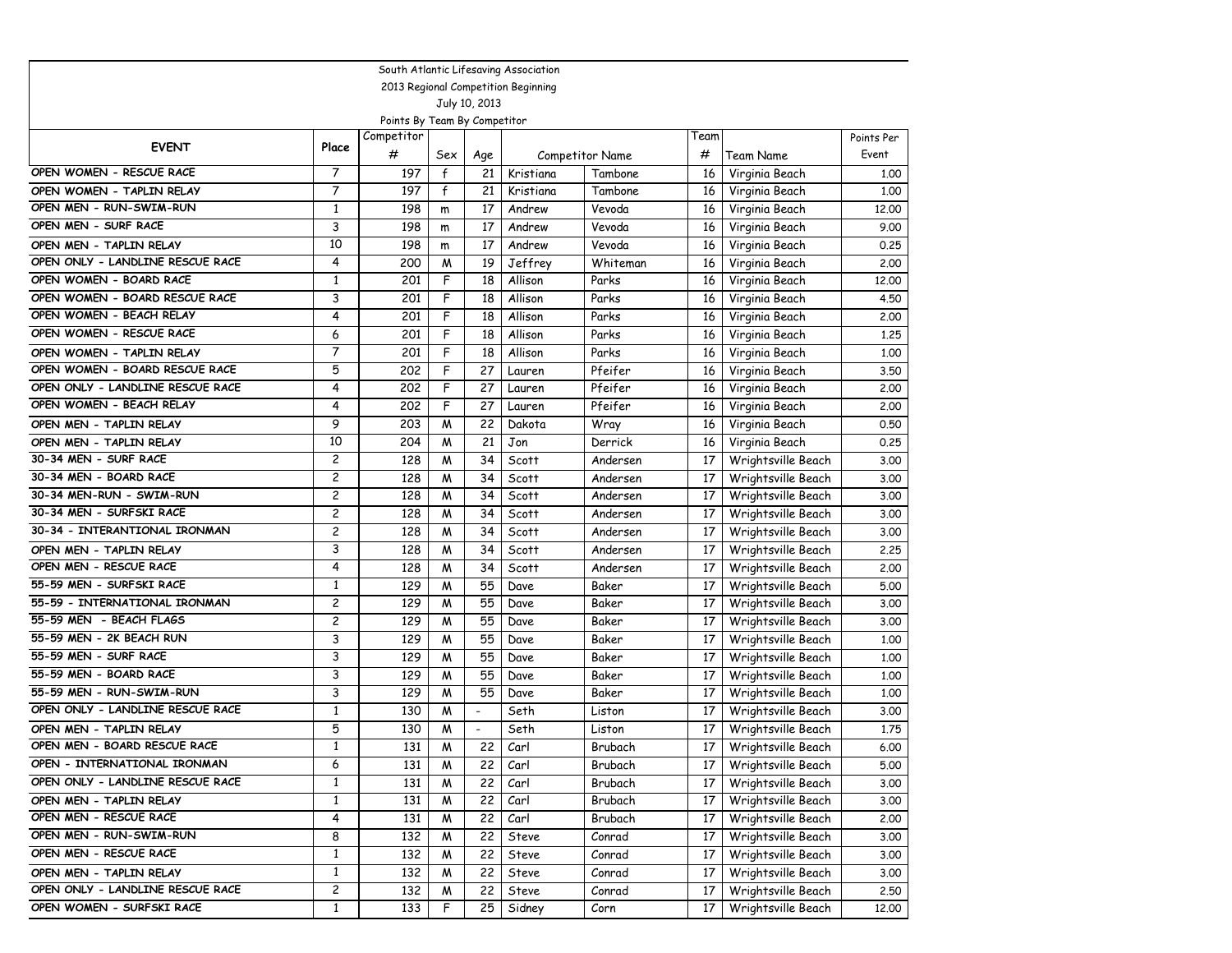| South Atlantic Lifesaving Association |                |            |     |     |         |                 |      |                    |            |  |  |
|---------------------------------------|----------------|------------|-----|-----|---------|-----------------|------|--------------------|------------|--|--|
| 2013 Regional Competition Beginning   |                |            |     |     |         |                 |      |                    |            |  |  |
| July 10, 2013                         |                |            |     |     |         |                 |      |                    |            |  |  |
| Points By Team By Competitor          |                |            |     |     |         |                 |      |                    |            |  |  |
| <b>EVENT</b>                          | Place          | Competitor |     |     |         |                 | Team |                    | Points Per |  |  |
|                                       |                | #          | Sex | Age |         | Competitor Name | #    | Team Name          | Event      |  |  |
| OPEN - INTERNATIONAL IRONWOMAN        | 4              | 133        | F   | 25  | Sidney  | Corn            | 17   | Wrightsville Beach | 8.00       |  |  |
| OPEN WOMEN - RESCUE RACE              | 2              | 133        | F   | 25  | Sidney  | Corn            | 17   | Wrightsville Beach | 2.50       |  |  |
| OPEN WOMEN - TAPLIN RELAY             | 2              | 133        | F   | 25  | Sidney  | Corn            | 17   | Wrightsville Beach | 2.50       |  |  |
| OPEN WOMEN - BEACH RELAY              | 7              | 133        | F   | 25  | Sidney  | Corn            | 17   | Wrightsville Beach | 1.00       |  |  |
| OPEN MEN - BOARD RACE                 | $\overline{c}$ | 134        | M   | 35  | Dave    | Dorosko         | 17   | Wrightsville Beach | 10.00      |  |  |
| 35-39 MEN - BOARD RACE                | $\mathbf{1}$   | 134        | M   | 35  | Dave    | Dorosko         | 17   | Wrightsville Beach | 5.00       |  |  |
| 35-39 MEN - SURF RACE                 | 2              | 134        | M   | 35  | Dave    | Dorosko         | 17   | Wrightsville Beach | 3.00       |  |  |
| 35-39 MEN - RUN-SWIM-RUN              | 2              | 134        | M   | 35  | Dave    | Dorosko         | 17   | Wrightsville Beach | 3.00       |  |  |
| OPEN MEN - TAPLIN RELAY               | 3              | 134        | M   | 35  | Dave    | Dorosko         | 17   | Wrightsville Beach | 2.25       |  |  |
| OPEN MEN - BOARD RESCUE RACE          | 9              | 134        | M   | 35  | Dave    | Dorosko         | 17   | Wrightsville Beach | 1.00       |  |  |
| 40-44 MEN - BEACH FLAGS               | $\mathbf{1}$   | 135        | M   | 40  | Brendon | Doyle           | 17   | Wrightsville Beach | 5.00       |  |  |
| 40-44 MEN - 2K BEACH RUN              | 2              | 135        | M   | 40  | Brendon | Doyle           | 17   | Wrightsville Beach | 3.00       |  |  |
| 40-44 MEN - SURFSKI RACE              | 2              | 135        | M   | 40  | Brendon | Doyle           | 17   | Wrightsville Beach | 3.00       |  |  |
| OPEN MEN - RESCUE RACE                | 4              | 135        | M   | 40  | Brendon | Doyle           | 17   | Wrightsville Beach | 2.00       |  |  |
| 40-44 MEN - BOARD RACE                | 3              | 135        | M   | 40  | Brendon | Doyle           | 17   | Wrightsville Beach | 1.00       |  |  |
| OPEN MEN - TAPLIN RELAY               | $\overline{7}$ | 135        | M   | 40  | Brendon | Doyle           | 17   | Wrightsville Beach | 1.00       |  |  |
| OPEN MEN - BEACH RELAY                | 9              | 135        | M   | 40  | Brendon | Doyle           | 17   | Wrightsville Beach | 0.50       |  |  |
| OPEN MEN - BEACH RELAY                | 9              | 136        | M   | 24  | Gray    | Elliot          | 17   | Wrightsville Beach | 0.50       |  |  |
| OPEN MEN - SURFSKI RACE               | $\overline{7}$ | 137        | M   | 28  | Hunter  | Hay             | 17   | Wrightsville Beach | 4.00       |  |  |
| OPEN MEN - RESCUE RACE                | $\mathbf{1}$   | 137        | M   | 28  | Hunter  | Hay             | 17   | Wrightsville Beach | 3.00       |  |  |
| OPEN MEN - TAPLIN RELAY               | $\mathbf{1}$   | 137        | M   | 28  | Hunter  | Hay             | 17   | Wrightsville Beach | 3.00       |  |  |
| OPEN ONLY - LANDLINE RESCUE RACE      | 2              | 137        | M   | 28  | Hunter  | Hay             | 17   | Wrightsville Beach | 2.50       |  |  |
| OPEN MEN - BEACH RELAY                | 9              | 137        | M   | 28  | Hunter  | Hay             | 17   | Wrightsville Beach | 0.50       |  |  |
| OPEN - INTERNATIONAL IRONMAN          | 5              | 138        | M   | 23  | Brandon | Hicks           | 17   | Wrightsville Beach | 7.00       |  |  |
| OPEN MEN - RUN-SWIM-RUN               | 6              | 138        | M   | 23  | Brandon | Hicks           | 17   | Wrightsville Beach | 5.00       |  |  |
| OPEN MEN - BOARD RESCUE RACE          | 5              | 138        | M   | 23  | Brandon | Hicks           | 17   | Wrightsville Beach | 3.50       |  |  |
| OPEN MEN - SURF RACE                  | 10             | 138        | M   | 23  | Brandon | Hicks           | 17   | Wrightsville Beach | 1,00       |  |  |
| OPEN MEN - SURFSKI RACE               | 10             | 138        | M   | 23  | Brandon | Hicks           | 17   | Wrightsville Beach | 1.00       |  |  |
| OPEN MEN - TAPLIN RELAY               | $\overline{7}$ | 138        | M   | 23  | Brandon | Hicks           | 17   | Wrightsville Beach | 1.00       |  |  |
| OPEN MEN - BEACH RELAY                | 9              | 138        | M   | 23  | Brandon | Hicks           | 17   | Wrightsville Beach | 0.50       |  |  |
| OPEN MEN - BOARD RESCUE RACE          | 5              | 139        | M   | 25  | Will    | Kealy           | 17   | Wrightsville Beach | 3.50       |  |  |
| OPEN ONLY - LANDLINE RESCUE RACE      | 2              | 139        | M   | 25  | Will    | Kealy           | 17   | Wrightsville Beach | 2.50       |  |  |
| OPEN MEN - BEACH RELAY                | 3              | 139        | M   | 25  | Will    | Kealy           | 17   | Wrightsville Beach | 2.25       |  |  |
| OPEN MEN - RESCUE RACE                | $\mathbf{1}$   | 141        | M   | 33  | Jon     | Mauney          | 17   | Wrightsville Beach | 3.00       |  |  |
| OPEN ONLY - LANDLINE RESCUE RACE      | 2              | 141        | M   | 33  | Jon     | Mauney          | 17   | Wrightsville Beach | 2.50       |  |  |
| OPEN MEN - BEACH RELAY                | 3              | 141        | M   | 33  | Jon     | Mauney          | 17   | Wrightsville Beach | 2.25       |  |  |
| 30-34 MEN - BEACH FLAGS               | 3              | 141        | M   | 33  | Jon     | Mauney          | 17   | Wrightsville Beach | 1.00       |  |  |
| OPEN MEN - TAPLIN RELAY               | 7              | 141        | M   | 33  | Jon     | Mauney          | 17   | Wrightsville Beach | 1.00       |  |  |
| OPEN MEN - RUN-SWIM-RUN               | 5              | 142        | M   | 22  | Ray     | Mcgorry         | 17   | Wrightsville Beach | 7.00       |  |  |
| OPEN MEN - BEACH FLAGS                | 5              | 142        | M   | 22  | Ray     | Mcgorry         | 17   | Wrightsville Beach | 7.00       |  |  |
| OPEN MEN - SURF RACE                  | 6              | 142        | M   | 22  | Ray     | Mcgorry         | 17   | Wrightsville Beach | 5.00       |  |  |
| OPEN MEN - BEACH RELAY                | 3              | 142        | M   | 22  | Ray     | Mcgorry         | 17   | Wrightsville Beach | 2.25       |  |  |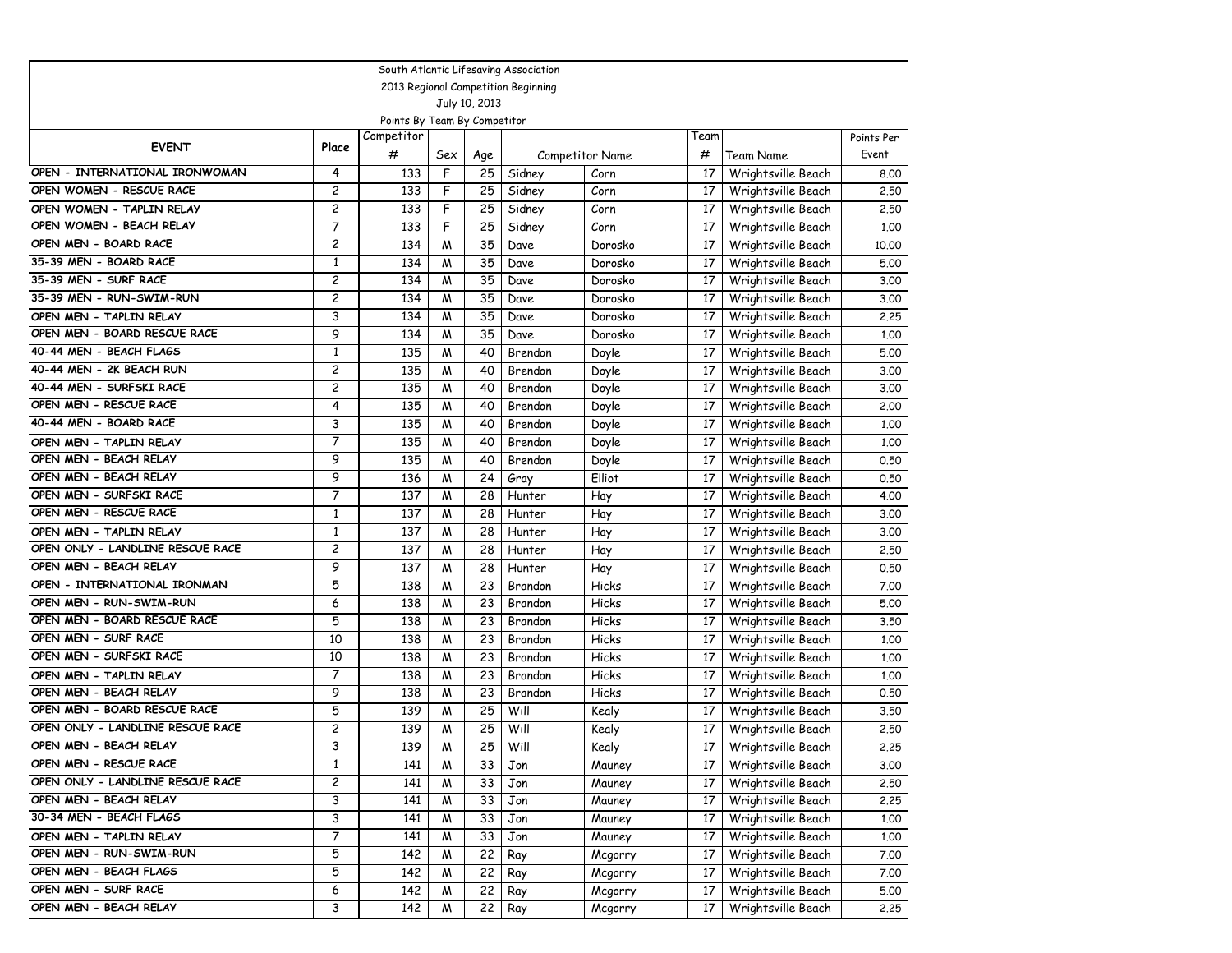|                                     |                |            |     |     | South Atlantic Lifesaving Association |                 |      |                    |            |  |
|-------------------------------------|----------------|------------|-----|-----|---------------------------------------|-----------------|------|--------------------|------------|--|
| 2013 Regional Competition Beginning |                |            |     |     |                                       |                 |      |                    |            |  |
| July 10, 2013                       |                |            |     |     |                                       |                 |      |                    |            |  |
| Points By Team By Competitor        |                |            |     |     |                                       |                 |      |                    |            |  |
| <b>EVENT</b>                        | Place          | Competitor |     |     |                                       |                 | Team |                    | Points Per |  |
|                                     |                | #          | Sex | Age |                                       | Competitor Name | #    | Team Name          | Event      |  |
| 50-54 MEN - 2K BEACH RUN            | $\mathbf{1}$   | 143        | M   | 52  | Greg                                  | Miller          | 17   | Wrightsville Beach | 5.00       |  |
| 50-54 MEN - BOARD RACE              | 1              | 143        | M   | 52  | Greg                                  | Miller          | 17   | Wrightsville Beach | 5.00       |  |
| 50-54 MEN - BEACH FLAGS             | $\mathbf{1}$   | 143        | M   | 52  | Greg                                  | Miller          | 17   | Wrightsville Beach | 5.00       |  |
| 50-54 MEN - SURF RACE               | 2              | 143        | M   | 52  | Greg                                  | Miller          | 17   | Wrightsville Beach | 3.00       |  |
| 50-54 MEN - RUN-SWIM-RUN            | $\overline{c}$ | 143        | M   | 52  | Greg                                  | Miller          | 17   | Wrightsville Beach | 3.00       |  |
| 50-54 MEN - SURFSKI RACE            | 2              | 143        | M   | 52  | Greg                                  | Miller          | 17   | Wrightsville Beach | 3.00       |  |
| 50-54 - INTERNATIONAL IRONMAN       | 2              | 143        | M   | 52  | Greg                                  | Miller          | 17   | Wrightsville Beach | 3.00       |  |
| OPEN MEN - BEACH FLAGS              | $\mathbf{1}$   | 145        | M   | 27  | Mo                                    | Peacock         | 17   | Wrightsville Beach | 12,00      |  |
| OPEN ONLY - LANDLINE RESCUE RACE    | $\mathbf{1}$   | 145        | M   | 27  | Mo                                    | Peacock         | 17   | Wrightsville Beach | 3.00       |  |
| OPEN MEN - BEACH RELAY              | 3              | 145        | M   | 27  | Mo                                    | Peacock         | 17   | Wrightsville Beach | 2.25       |  |
| OPEN MEN - TAPLIN RELAY             | 3              | 145        | M   | 27  | Mo                                    | Peacock         | 17   | Wrightsville Beach | 2.25       |  |
| OPEN MEN - BOARD RESCUE RACE        | $\mathbf{1}$   | 146        | M   | 43  | Todd                                  | Pletcher        | 17   | Wrightsville Beach | 6.00       |  |
| 40-44 MEN - SURF RACE               | $\mathbf{1}$   | 146        | M   | 43  | Todd                                  | Pletcher        | 17   | Wrightsville Beach | 5.00       |  |
| 40-44 MEN - RUN-SWIM-RUN            | $\mathbf{1}$   | 146        | M   | 43  | Todd                                  | Pletcher        | 17   | Wrightsville Beach | 5.00       |  |
| 40-44 MEN - BOARD RACE              | 2              | 146        | M   | 43  | Todd                                  | Pletcher        | 17   | Wrightsville Beach | 3.00       |  |
| 40-44 - INTERNATIONAL IRONMAN       | $\overline{c}$ | 146        | M   | 43  | Todd                                  | Pletcher        | 17   | Wrightsville Beach | 3.00       |  |
| OPEN MEN - RESCUE RACE              | 4              | 146        | M   | 43  | Todd                                  | Pletcher        | 17   | Wrightsville Beach | 2.00       |  |
| 40-44 MEN - SURFSKI RACE            | 3              | 146        | M   | 43  | Todd                                  | Pletcher        | 17   | Wrightsville Beach | 1.00       |  |
| OPEN MEN - TAPLIN RELAY             | 7              | 146        | M   | 43  | Todd                                  | Pletcher        | 17   | Wrightsville Beach | 1.00       |  |
| 30-34 MEN - BEACH FLAGS             | 2              | 147        | M   | 34  | Sam                                   | Proffitt        | 17   | Wrightsville Beach | 3.00       |  |
| OPEN MEN - TAPLIN RELAY             | $\mathbf{1}$   | 147        | M   | 34  | Sam                                   | Proffitt        | 17   | Wrightsville Beach | 3.00       |  |
| 30-34 MEN - 2K BEACH RUN            | $\mathbf{1}$   | 148        | M   | 32  | Sean                                  | <b>Ruttkay</b>  | 17   | Wrightsville Beach | 5.00       |  |
| 30-34 MEN - SURF RACE               | $\mathbf{1}$   | 148        | M   | 32  | Sean                                  | Ruttkay         | 17   | Wrightsville Beach | 5.00       |  |
| 30-34 MEN - BOARD RACE              | $\mathbf{1}$   | 148        | M   | 32  | Sean                                  | Ruttkay         | 17   | Wrightsville Beach | 5.00       |  |
| 30-34 MEN-RUN - SWIM-RUN            | $\mathbf{1}$   | 148        | M   | 32  | Sean                                  | <b>Ruttkay</b>  | 17   | Wrightsville Beach | 5.00       |  |
| 30-34 MEN - SURFSKI RACE            | $\mathbf{1}$   | 148        | M   | 32  | Sean                                  | Ruttkay         | 17   | Wrightsville Beach | 5.00       |  |
| 30-34 - INTERANTIONAL IRONMAN       | $\mathbf{1}$   | 148        | M   | 32  | Sean                                  | Ruttkay         | 17   | Wrightsville Beach | 5.00       |  |
| OPEN MEN - BOARD RESCUE RACE        | 9              | 148        | M   | 32  | Sean                                  | Ruttkay         | 17   | Wrightsville Beach | 1.00       |  |
| 30-34 WOMEN - SURF RACE             | $\overline{c}$ | 149        | F   | 31  | Tracy                                 | Still           | 17   | Wrightsville Beach | 3.00       |  |
| OPEN WOMEN - RESCUE RACE            | $\overline{c}$ | 149        | F   | 31  | Tracy                                 | Still           | 17   | Wrightsville Beach | 2.50       |  |
| OPEN WOMEN - TAPLIN RELAY           | 2              | 149        | F   | 31  | Tracy                                 | Still           | 17   | Wrightsville Beach | 2.50       |  |
| 30-34 WOMEN - RUN-SWIM-RUN          | 3              | 149        | F   | 31  | Tracy                                 | Still           | 17   | Wrightsville Beach | 1.00       |  |
| OPEN WOMEN - BEACH RELAY            | 7              | 149        | F   | 31  | Tracy                                 | Still           | 17   | Wrightsville Beach | 1.00       |  |
| 30-34 WOMEN - SURFSKI RACE          | 3              | 149        | F   | 31  | Tracy                                 | Still           | 17   | Wrightsville Beach | 1.00       |  |
| 30-34 - INTERNATIONAL IRONWOMAN     | 3              | 149        | F   | 31  | Tracy                                 | Still           | 17   | Wrightsville Beach | 1.00       |  |
| 30-34 WOMEN - BEACH FLAGS           | 3              | 149        | F   | 31  | Tracy                                 | Still           | 17   | Wrightsville Beach | 1.00       |  |
| OPEN MEN - RESCUE RACE              | $\mathbf{1}$   | 150        | M   | 23  | David                                 | Thayer          | 17   | Wrightsville Beach | 3.00       |  |
| OPEN MEN - TAPLIN RELAY             | 3              | 150        | M   | 23  | David                                 | Thayer          | 17   | Wrightsville Beach | 2.25       |  |
| OPEN MEN - RUN-SWIM-RUN             | 10             | 150        | M   | 23  | David                                 | Thayer          | 17   | Wrightsville Beach | 1.00       |  |
| OPEN - INTERNATIONAL IRONWOMAN      | $\mathbf{1}$   | 151        | F   | 22  | Kathy                                 | Yarborough      | 17   | Wrightsville Beach | 12.00      |  |
| OPEN WOMEN - BOARD RESCUE RACE      | $\mathbf{1}$   | 151        | F   | 22  | Kathy                                 | Yarborough      | 17   | Wrightsville Beach | 6.00       |  |
| OPEN WOMEN - RUN-SWIM-RUN           | 8              | 151        | F   | 22  | Kathy                                 | Yarborough      | 17   | Wrightsville Beach | 3.00       |  |